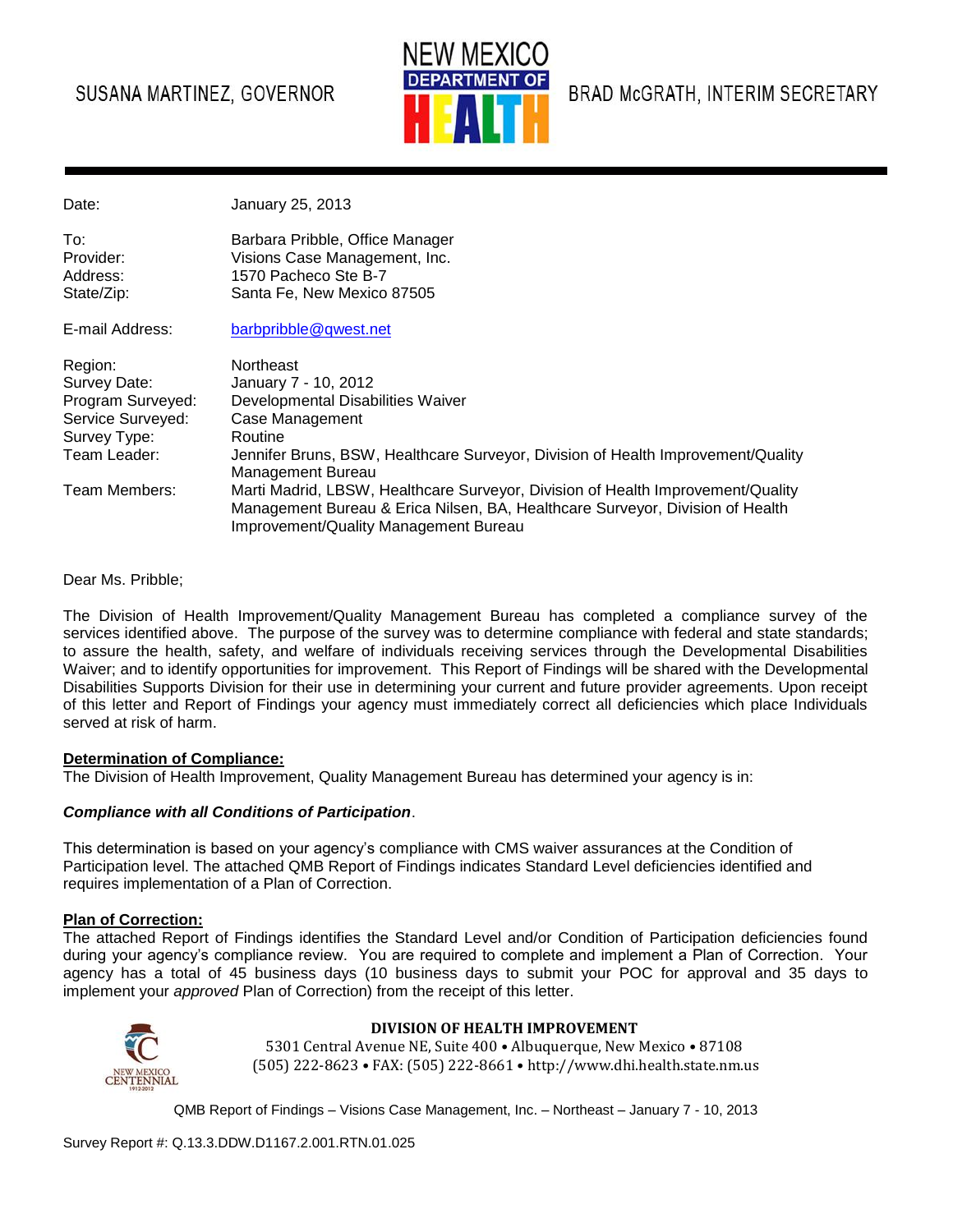#### **Submission of your Plan of Correction:**

Please submit your agency's Plan of Correction in the space on the two right columns of the Report of Findings. *(See attachment "A" for additional guidance in completing the Plan of Correction)*.

Within 10 business days of receipt of this letter your agency Plan of Correction must be submitted to the parties below:

#### **1. Quality Management Bureau, Attention: Plan of Correction Coordinator 5301 Central Ave. NE Suite 400 Albuquerque, NM 87108**

#### **2. Developmental Disabilities Supports Division Regional Office for region of service surveyed**

Upon notification from QMB that your *Plan of Correction has been approved*, you must implement all remedies and corrective actions to come into compliance. If your Plan of Correction is denied, you must resubmit a revised plan as soon as possible for approval, as your POC approval and all remedies must be completed within 45 business days of the receipt of this letter.

Failure to submit your POC within the allotted 10 business days or complete and implement your Plan of Correction within the total 45 business days allowed may result in the imposition of a \$200 per day Civil Monetary Penalty until it is received, completed and/or implemented.

#### **Request for Informal Reconsideration of Findings (IRF):**

If you disagree with a finding of deficient practice, you have 10 business days upon receipt of this notice to request an IRF. Submit your request for an IRF in writing to:

> QMB Deputy Bureau Chief 5301 Central Ave NE Suite #400 Albuquerque, NM 87108 Attention: IRF request

See Attachment "C" for additional guidance in completing the request for Informal Reconsideration of Findings. The request for an IRF will not delay the implementation of your Plan of Correction which must be completed within 45 total business days (10 business days to submit your POC for approval and 35 days to implement your *approved* Plan of Correction). Providers may not appeal the nature or interpretation of the standard or regulation, the team composition or sampling methodology. If the IRF approves the modification or removal of a finding, you will be advised of any changes.

Please call the Plan of Correction Coordinator at 505-699-9356 if you have questions about the Report of Findings or Plan of Correction. Thank you for your cooperation and for the work you perform.

Sincerely,

Jennifer Bruns, BSW

Jennifer Bruns, BSW Team Lead/Healthcare Surveyor Division of Health Improvement Quality Management Bureau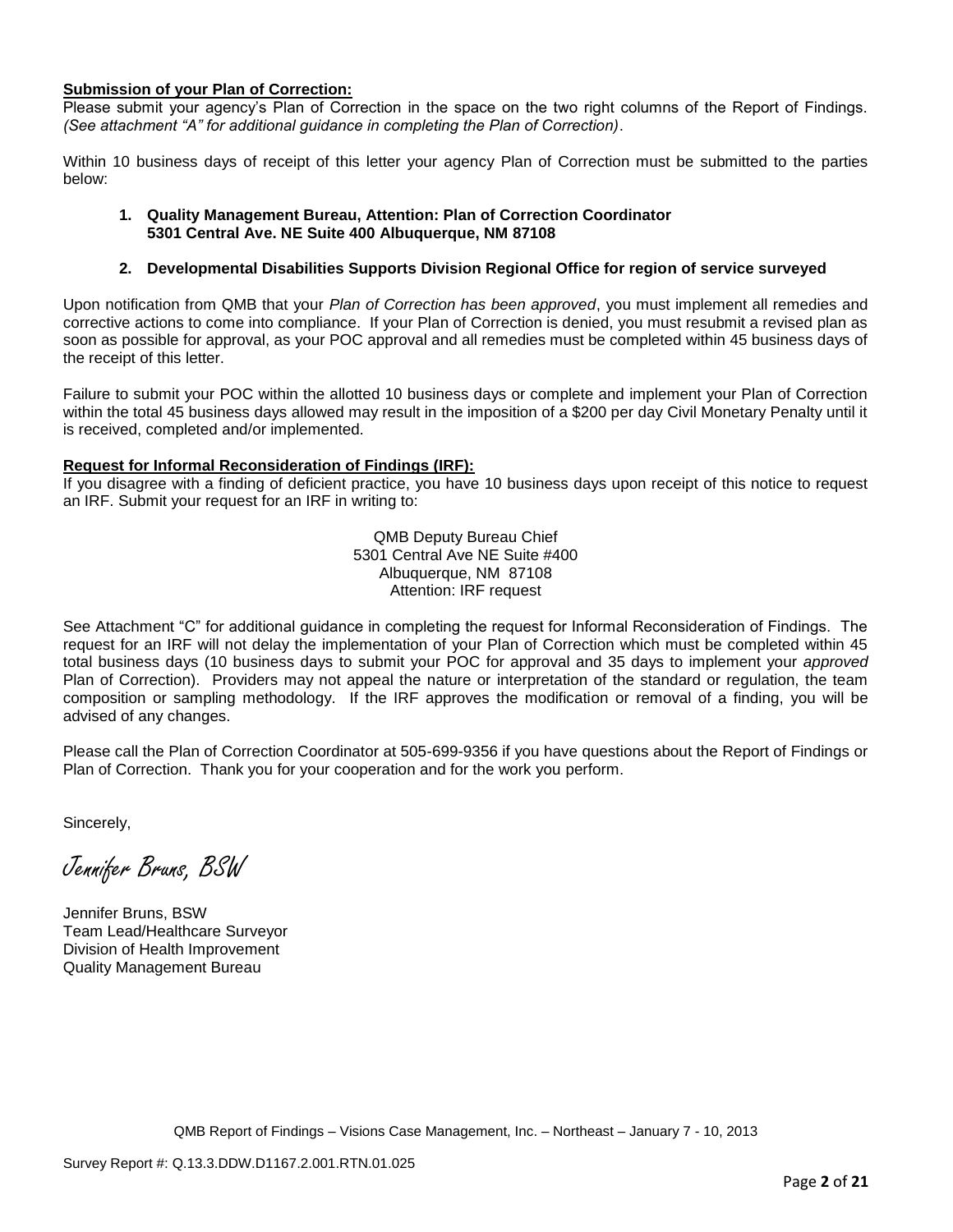| <b>Survey Process Employed:</b>                                                                                                                                                                    |                                                                                                                                              |                                                                                                                                                                                                                                                                                            |
|----------------------------------------------------------------------------------------------------------------------------------------------------------------------------------------------------|----------------------------------------------------------------------------------------------------------------------------------------------|--------------------------------------------------------------------------------------------------------------------------------------------------------------------------------------------------------------------------------------------------------------------------------------------|
| <b>Entrance Conference Date:</b>                                                                                                                                                                   | January 7, 2013                                                                                                                              |                                                                                                                                                                                                                                                                                            |
| Present:                                                                                                                                                                                           |                                                                                                                                              | Visions Case Management, Inc.<br>Carolane R. McNees, Executive Director<br>Barbara Pribble, Administrator                                                                                                                                                                                  |
|                                                                                                                                                                                                    | <b>DOH/DHI/QMB</b>                                                                                                                           | Jennifer Bruns, BSW, Team Lead/Healthcare Surveyor<br>Marti Madrid, LBSW, Healthcare Surveyor<br>Erica Nilsen, BA, Healthcare Surveyor                                                                                                                                                     |
| <b>Exit Conference Date:</b>                                                                                                                                                                       | January 10, 2013                                                                                                                             |                                                                                                                                                                                                                                                                                            |
| Present:                                                                                                                                                                                           |                                                                                                                                              | <b>Visions Case Management, Inc.</b><br>Carolane R. McNees, Executive Director<br>Barbara Pribble, Administrator<br>Theresa Stewart, Case Manager<br>Teresa Maestas, Case Manager<br>Tom Harmer, Document Specialist<br>Anika Carraso-Trujillo, Case Manager<br>Beth Marquez, Case Manager |
|                                                                                                                                                                                                    | DOH/DHI/QMB                                                                                                                                  | Jennifer Bruns, BSW, Team Lead/Healthcare Surveyor<br>Erica Nilsen, BA, Healthcare Surveyor                                                                                                                                                                                                |
| <b>Administrative Locations Visited</b>                                                                                                                                                            | Number:                                                                                                                                      | 1                                                                                                                                                                                                                                                                                          |
| <b>Total Sample Size</b>                                                                                                                                                                           | Number:                                                                                                                                      | 22<br>3 - Jackson Class Members<br>19 - Non-Jackson Class Members                                                                                                                                                                                                                          |
| Persons Served Records Reviewed                                                                                                                                                                    | Number:                                                                                                                                      | 22                                                                                                                                                                                                                                                                                         |
| Case Managers Interviewed                                                                                                                                                                          | Number:                                                                                                                                      | 10                                                                                                                                                                                                                                                                                         |
| Case Mgt Personnel Records Reviewed                                                                                                                                                                | Number:                                                                                                                                      | 10                                                                                                                                                                                                                                                                                         |
| <b>Administrative Files Reviewed</b>                                                                                                                                                               | <b>Billing Records</b><br><b>Medical Records</b><br>$\bullet$<br><b>Personnel Files</b><br><b>Training Records</b><br>$\bullet$<br>$\bullet$ | <b>Incident Management Records</b><br><b>Agency Policy and Procedures</b><br><b>Caregiver Criminal History Screening Records</b><br><b>Employee Abuse Registry</b><br>Quality Assurance / Improvement Plan                                                                                 |
| CC: Distribution List:<br>DOH - Division of Health Improvement<br>DOH - Developmental Disabilities Supports Division<br>DOH - Office of Internal Audit<br><b>HSD - Medical Assistance Division</b> |                                                                                                                                              |                                                                                                                                                                                                                                                                                            |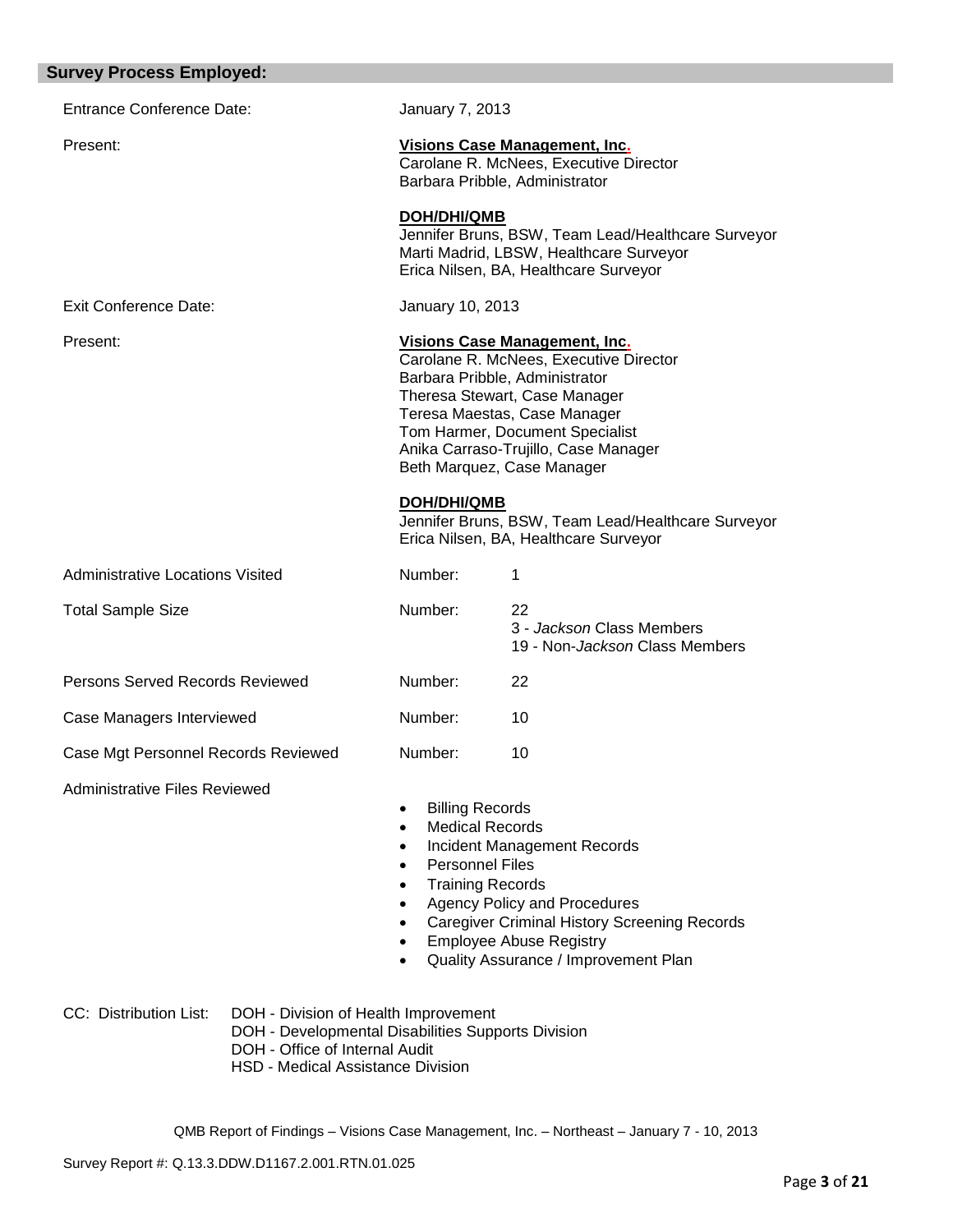# **Attachment A**

# **Provider Instructions for Completing the QMB Plan of Correction (POC) Process**

### *Introduction:*

After a QMB Compliance Survey, your QMB Report of Findings will be sent to you via e-mail.

Each provider must develop and implement a Plan of Correction (POC) that identifies specific quality assurance and quality improvement activities the agency will implement to correct deficiencies and prevent continued non compliance.

Agencies must submit their Plan of Correction within 10 business days from the date you receive the QMB Report of Findings. (Providers who do not submit a POC within 10 business days will be referred to the Internal Review Committee [IRC] for possible actions or sanctions).

Agencies must fully implement their approved Plan of Correction within 45 business days (10 business days to submit your POC for approval and 35 days to implement your approved Plan of Correction) from the date they receive the QMB Report of Findings. (Providers who fail to complete a POC within the 45 business days allowed shall be referred to the IRC for possible actions or sanctions.)

If you have questions about the Plan of Correction process, call the QMB Plan of Correction Coordinator at 505-699-9356 or email at Crystal.Lopez-Beck@state.nm.us. Requests for technical assistance must be requested through your DDSD Regional Office.

The POC process cannot resolve disputes regarding findings. If you wish to dispute a finding on the official Report of Findings, you must file an Informal Reconsideration of Findings (IRF) request within ten (10) business days of receiving your report. Please note that you must still submit a POC for findings that are in question (see Attachment "C").

# *Instructions for Completing Agency POC:*

# *Required Content*

Your Plan of Correction should provide a step-by-step description of the methods to correct each deficient practice to prevent recurrence and information that ensures the regulation cited is in compliance. The remedies noted in your POC are expected to be added to your Agency's required, annual Quality Assurance Plan.

If a deficiency has already been corrected, the plan should state how it was corrected, the completion date (date the correction was accomplished), and how possible recurrence of the deficiency will be prevented.

#### *The Plan of Correction must address the required six CMS core elements to address each deficiency of the POC:*

- 1. How the specific and realistic corrective action will be accomplished for individuals found to have been affected by the deficient practice.
- 2. How the agency will identify other individuals who have the potential to be affected by the same deficient practice, and how the agency will act to protect individuals in similar situations.
- 3. What QA measures will be put into place or systemic changes made to ensure that the deficient practice will not recur
- 4. Indicate how the agency plans to monitor its performance to make sure that solutions are sustained. The agency must develop a QA plan for ensuring that correction is achieved and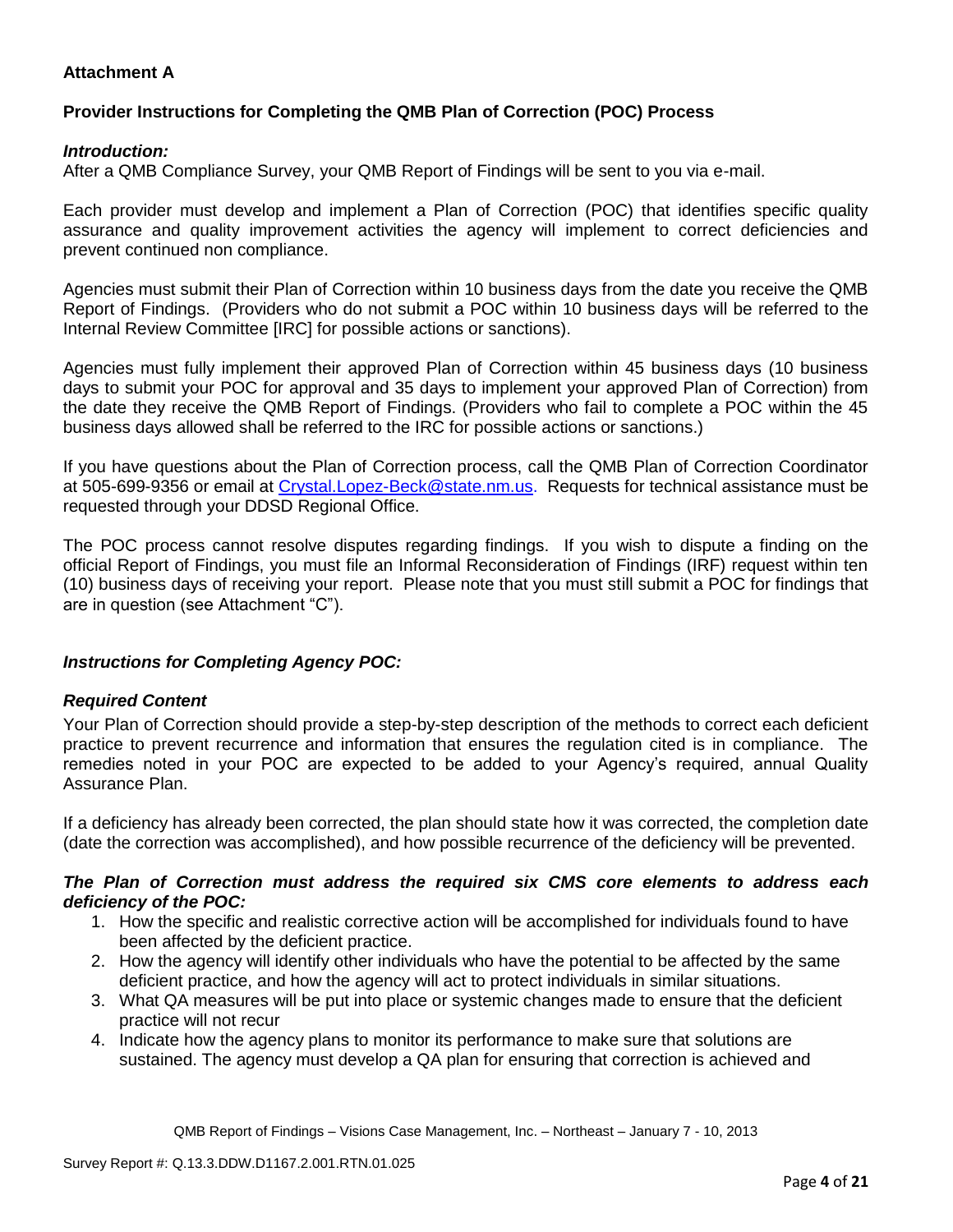sustained. This QA plan must be implemented, and the corrective action evaluated for its effectiveness. The plan of correction is integrated into the agency quality assurance system; and

- 5. Include dates when corrective action will be completed. The corrective action completion dates must be acceptable to the State.
- 6. The POC must be signed and dated by the agency director or other authorized official.

*The following details should be considered when developing your POC:*

- Details about how and when Consumer, Personnel and Residential files are audited by Agency personnel to ensure they contain required documents;
- Information about how Medication Administration Records are reviewed to verify they contain all required information before they are distributed, as they are being used, and after they are completed;
- Your processes for ensuring that all staff are trained in Core Competencies, Incident Reporting, and Individual-Specific service requirements, etc;
- How accuracy in Billing documentation is assured;
- How health, safety is assured;
- For Case Management Providers, how ISPs are reviewed to verify they meet requirements, how the timeliness of LOC packet submissions and consumer visits are tracked;
- Your process for gathering, analyzing and responding to Quality data; and,
- Details about Quality Targets in various areas, current status, analyses about why targets were not met, and remedies implemented.

*Note:* **Instruction or in-service of staff alone may not be a sufficient plan of correction.** This is a good first step toward correction, but additional steps should be taken to ensure the deficiency is corrected and will not recur.

### *Completion Dates*

- The plan of correction must include a **completion date** (entered in the far right-hand column) for each finding. Be sure the date is **realistic** in the amount of time your Agency will need to correct the deficiency; not to exceed 45 total business days.
- Direct care issues should be corrected immediately and monitored appropriately.
- Some deficiencies may require a staged plan to accomplish total correction.
- Deficiencies requiring replacement of equipment, etc., may require more time to accomplish correction but should show reasonable time frames.

# *Initial Submission of the Plan of Correction Requirements*

- 1. The Plan of Correction must be completed on the official QMB Survey Report of Findings/Plan of Correction Form and received by QMB within ten (10) business days from the date you received the report of findings.
- 2. For questions about the POC process, call the QMB POC Coordinator, Crystal Lopez-Beck at 505- 699-9356 for assistance.
- 3. For Technical Assistance (TA) in developing or implementing your POC, contact your local DDSD Regional Office.
- 4. Submit your POC to Crystal Lopez-Beck, POC Coordinator in any of the following ways:
	- a. Electronically at Crystal.Lopez-Beck@state.nm.us *(preferred method)*
	- b. Fax to 505-222-8661, or
	- c. Mail to POC Coordinator, 5301 Central Avenue SW, Suite 400, Albuquerque, NM 87108
- 5. Do not submit supporting documentation (evidence of compliance) to QMB until after your POC has been approved by the QMB.
- 6. QMB will notify you when your POC has been "approve" or "denied."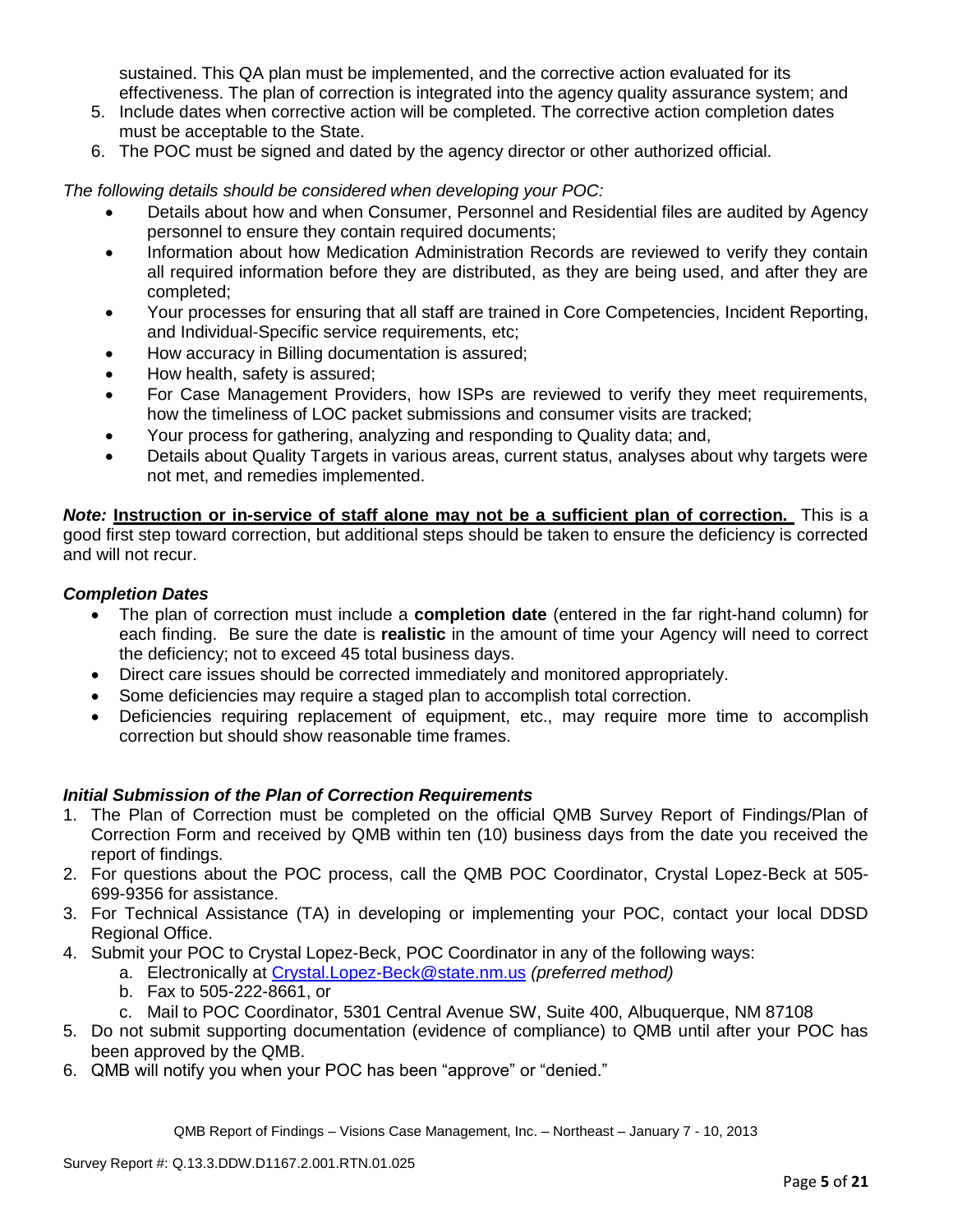- a. During this time, whether your POC is "approved," or "denied," you will have a maximum of 45 business days from the date of receipt of your Report of Findings to correct all survey deficiencies.
- b. If your POC is denied, it must be revised and resubmitted as soon as possible, as the 45 business day limit is in effect.
- c. If your POC is denied a second time your agency may be referred to the Internal Review Committee.
- d. You will receive written confirmation when your POC has been approved by QMB and a final deadline for completion of your POC.
- 7. Failure to submit your POC within 10 business days without prior approval of an extension by QMB will result in a referral to the Internal Review Committee and the possible implementation of monetary penalties and/or sanctions.

# *POC Document Submission Requirements*

Once your POC has been approved by the QMB Plan of Correction Coordinator you must submit copies of documents as evidence that all deficiencies have been corrected, as follows.

- 1. Your internal documents are due within a *maximum* of 45 business days of receipt of your Report of Findings.
- 2. You may submit your documents by postal mail (paper hard copy or on a disc), fax, or electronically (scanned and attached to e-mails).
- 3. All submitted documents *must be annotated*; please be sure the tag numbers and Identification numbers are indicated on each document submitted. Documents which are not annotated with the Tag number and Identification number may not be accepted.
- 4. Do not submit original documents; Please provide copies or scanned electronic files for evidence. Originals must be maintained in the agency file(s) per DDSD Standards.
- 5. In lieu of some documents, you may submit copies of file or home audit forms that clearly indicate cited deficiencies have been corrected, other attestations of correction must be approved by the Plan of Correction Coordinator prior to their submission.
- 6. For billing deficiencies, you must submit:
	- a. Evidence of an internal audit of billing documentation for a sample of individuals and timeframes;
	- b. Copies of "void and adjust" forms submitted to correct all over-billed or unjustified units billed identified during your internal audit.

Revisions, Modifications or Extensions to your Plan of Correction (post QMB approval) must be made in writing and submitted to the Deputy Chief at QMB, prior to the due date and are approved on a case-bycase basis. No changes may be made to your POC or the timeframes for implementation without written approval of the POC Coordinator.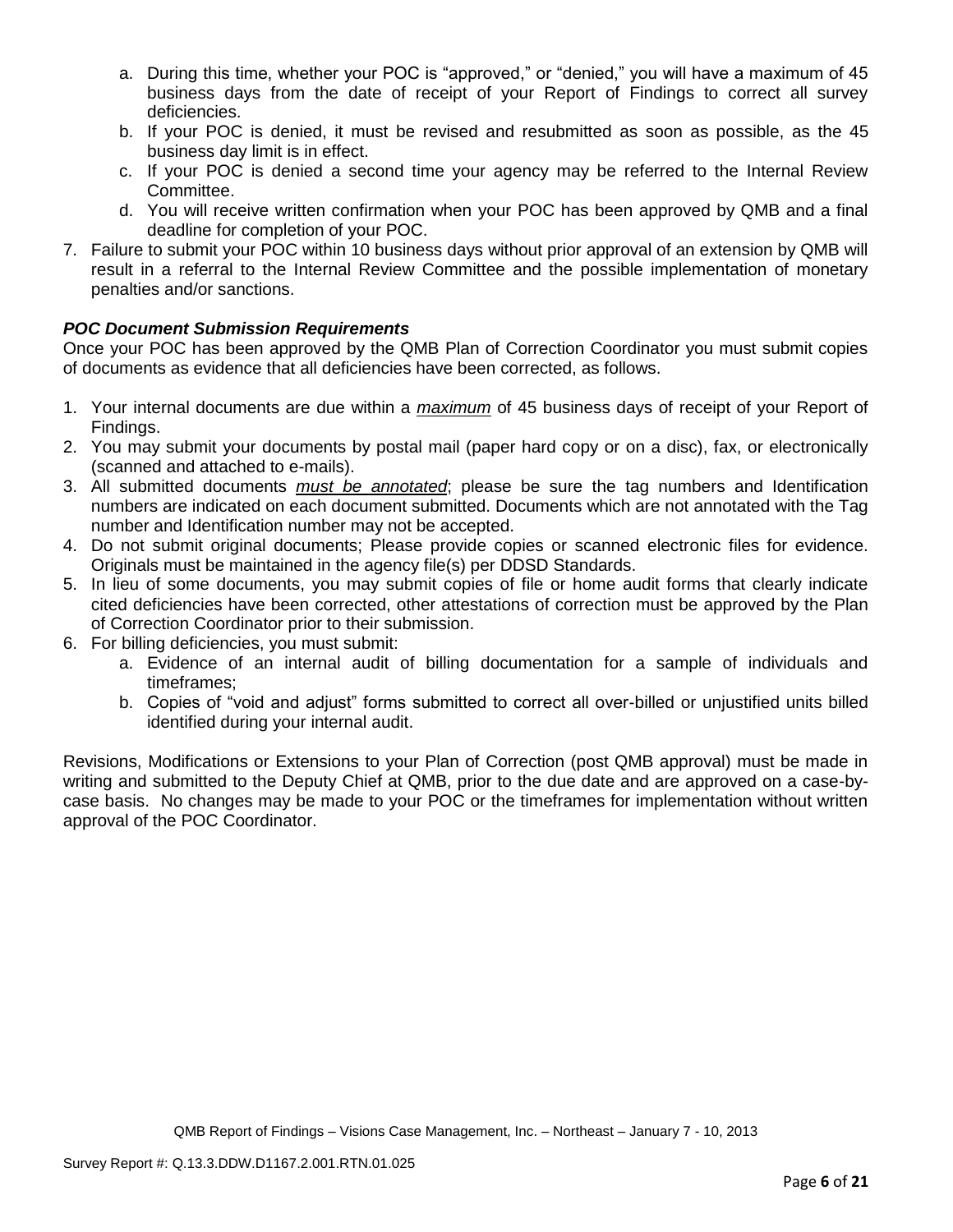# **Department of Health, Division of Health Improvement QMB Determination of Compliance Process**

The Division of Health Improvement, Quality Management Bureau (QMB) surveys compliance of the Developmental Disabilities Waiver (DDW) standards and state and federal regulations. QMB has grouped the CMS assurances into five Service Domains: Level of Care; Plan of Care; Qualified Providers; Health, Welfare and Safety; and Administrative Oversight (note that Administrative Oversight listed in this document is not the same as the CMS assurance of Administrative Authority. Used in this context it is related to the agency's operational policies and procedures, Quality Management system and Medicaid billing and reimbursement processes.)

The QMB Determination of Compliance process is based on the provider's compliance or noncompliance with standards and regulations identified in the QMB Report of Findings. All deficiencies (non-compliance with standards and regulations) are identified and cited as either a Standard level deficiency or a Condition of Participation level deficiency in the QMB Reports of Findings. All deficiencies require corrective action when non-compliance is identified.

Within the QMB Service Domains there are fundamental regulations, standards, or policies with which a provider must be in essential compliance in order to ensure the health and welfare of individuals served known as Conditions of Participation (CoPs).

The Determination of Compliance for each service type is based on a provider's compliance with CoPs in three (3) Service Domains.

Case Management Services:

- Level of Care
- Plan of Care
- Qualified Providers

Community Inclusion Supports/ Living Supports:

- Qualified Provider
- Plan of Care
- Health, Welfare & Safety

# **Conditions of Participation (CoPs)**

A CoP is an identified fundamental regulation, standard, or policy with which a provider must be in compliance in order to ensure the health and welfare of individuals served. CoPs are based on the Centers for Medicare and Medicaid Services, Home and Community-Based Waiver required assurances. A provider must be in compliance with CoPs to participate as a waiver provider.

QMB surveyors use professional judgment when reviewing the critical elements of each standard and regulation to determine when non-compliance with a standard level deficiency rises to the level of a CoP out of compliance. Only some deficiencies can rise to the level of a CoP. (See the next section for a list of CoPs.) The QMB survey team analyzes the relevant finding in terms of scope, actual harm or potential for harm, unique situations, patterns of performance, and other factors to determine if there is the potential for a negative outcome which would rise to the level of a CoP. A Standard level deficiency becomes a CoP out of compliance when the team's analysis establishes that there is an identified potential for significant harm or actual harm. It is then cited as a CoP out of compliance. If the deficiency does not rise to the level of a CoP out of compliance, it is cited as a Standard Level Deficiency.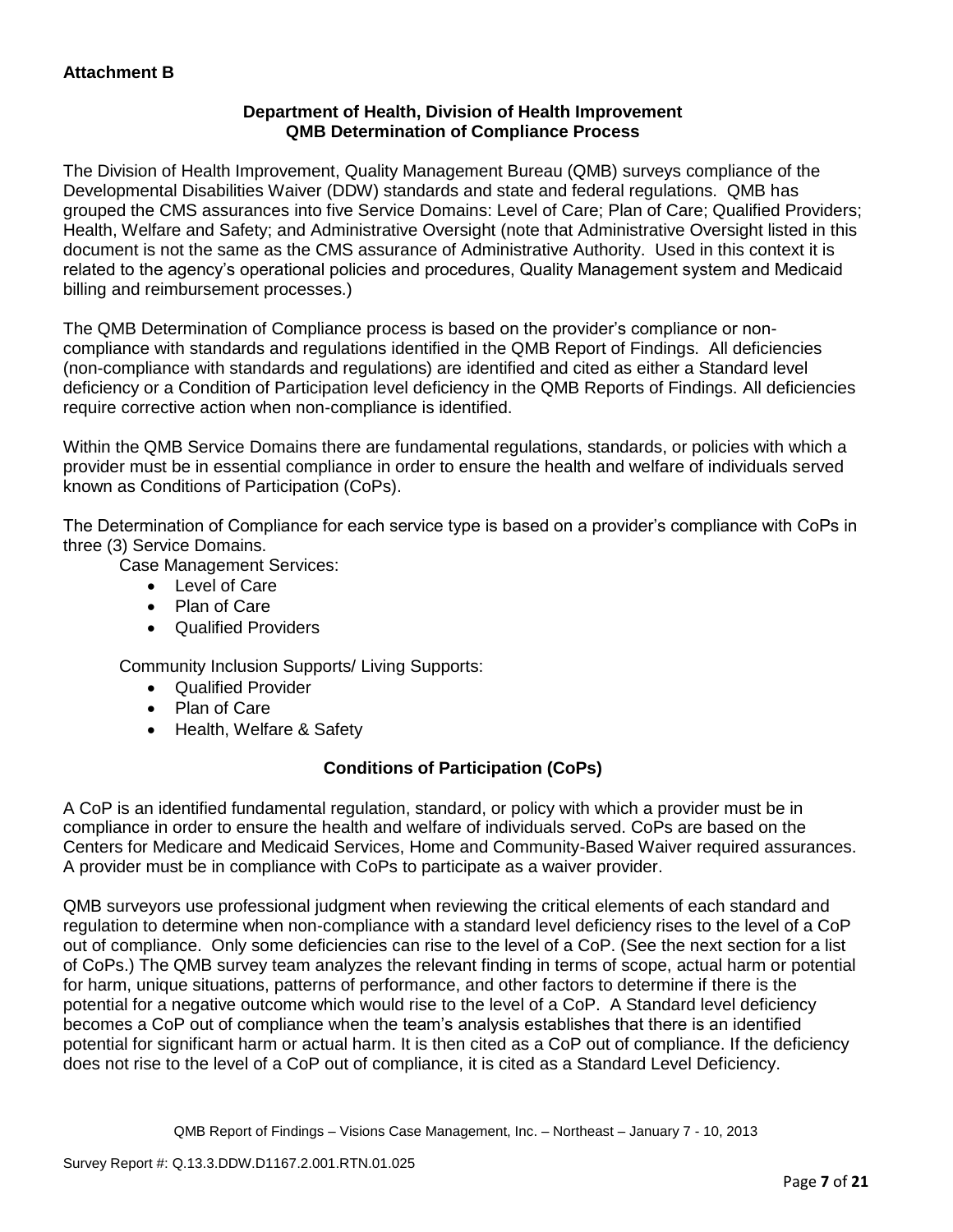The Division of Health Improvement (DHI) and the Developmental Disabilities Supports Division (DDSD) collaborated to revise the current Conditions of Participation (CoPs). There are seven Conditions of Participation in which providers must be in compliance.

# **CoPs and Service Domains for Case Management Supports are as follows:**

# **Service Domain: Level of Care**

- Condition of Participation:
- 1. **Level of Care**: The Case Manager shall complete all required elements of the Long Term Care Assessment Abstract (LTCAA) to ensure ongoing eligibility for waiver services.

# **Service Domain: Plan of Care**

Condition of Participation:

2. **Individual Service Plan (ISP) Creation and Development**: Each individual shall have an ISP. The ISP shall be developed in accordance with DDSD regulations and standards and is updated at least annually or when warranted by changes in the individual's needs.

Condition of Participation:

3. **ISP Monitoring and Evaluation:** The Case Manager shall ensure the health and welfare of the individual through monitoring the implementation of ISP desired outcomes.

# **CoPs and Service Domain for ALL Service Providers is as follows:**

# **Service Domain: Qualified Providers**

- Condition of Participation:
- 4. **Qualified Providers**: Agencies shall ensure support staff has completed criminal background screening and all mandated trainings as required by the DDSD.

# **CoPs and Service Domains for Living Supports and Inclusion Supports are as follows:**

#### **Service Domain: Plan of Care**

Condition of Participation:

5. **ISP Implementation**: Services provided shall be consistent with the components of the ISP and implemented to achieve desired outcomes.

# **Service Domain: Health, Welfare & Safety**

Condition of Participation:

6. **Individual Health, Safety and Welfare: (Safety)** Individuals have the right to live and work in a safe environment.

Condition of Participation:

7. **Individual Health, Safety and Welfare (Healthcare Oversight)**: The provider shall support individuals to access needed healthcare services in a timely manner. Nursing, healthcare services and healthcare oversight shall be available and provided as needed to address individuals' health, safety and welfare.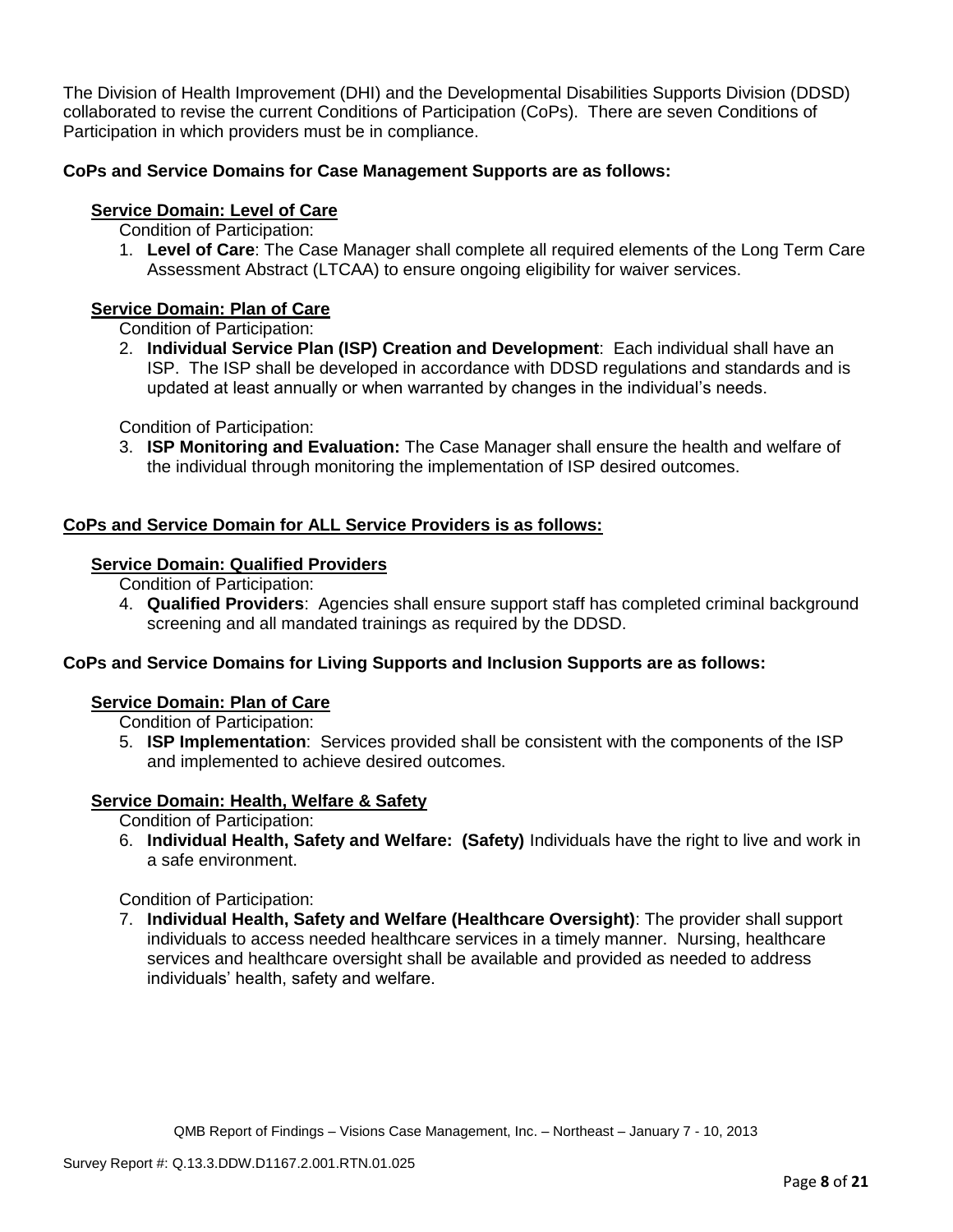### **QMB Compliance Determinations**

### Compliance with Conditions of Participation

The QMB determination of *Compliance with Conditions of Participation* indicates that a provider is in compliance with all Conditions of Participation, (CoP). The agency has obtained a level of compliance such that there is a minimal potential for harm to individuals' health and safety. To qualify for a determination of Compliance with Conditions of Participation, the provider must be in compliance with all Conditions of Participation in all relevant Service Domains. The agency may also have Standard level deficiencies (deficiencies which are not at the condition level) out of compliance in any of the Service Domains.

#### Partial-Compliance with Conditions of Participation

The QMB determination of *Partial-Compliance with Conditions of Participation* indicates that a provider is out of compliance with Conditions of Participation in one (1) to two (2) Service Domains. The agency may have one or more Condition level tags within a Service Domain. This partialcompliance, if not corrected, may result in a serious negative outcome or the potential for more than minimal harm to individuals' health and safety. The agency may also have Standard level deficiencies (deficiencies which are not at the condition level) in any of the Service Domains.

Providers receiving a repeat determination of Partial-Compliance for repeat deficiencies at the level of a Condition in any Service Domain may be referred by the Quality Management Bureau to the Internal Review Committee (IRC) for consideration of remedies and possible actions or sanctions.

### Non-Compliance with Conditions of Participation

The QMB determination of *Non-Compliance with Conditions of Participation* indicates a provider is significantly out of compliance with Conditions of Participation in multiple Service Domains. The agency may have one or more Condition level tags in each of 3 relevant Service Domains. This non-compliance, if not corrected, may result in a serious negative outcome or the potential for more than minimal harm to individuals' health and safety. The agency may also have Standard level deficiencies (deficiencies which are not at the condition level) in any of the Service Domains

Providers receiving a repeat determination of Non-Compliance will be referred by Quality Management Bureau to the Internal Review Committee (IRC) for consideration of remedies and possible actions or sanctions.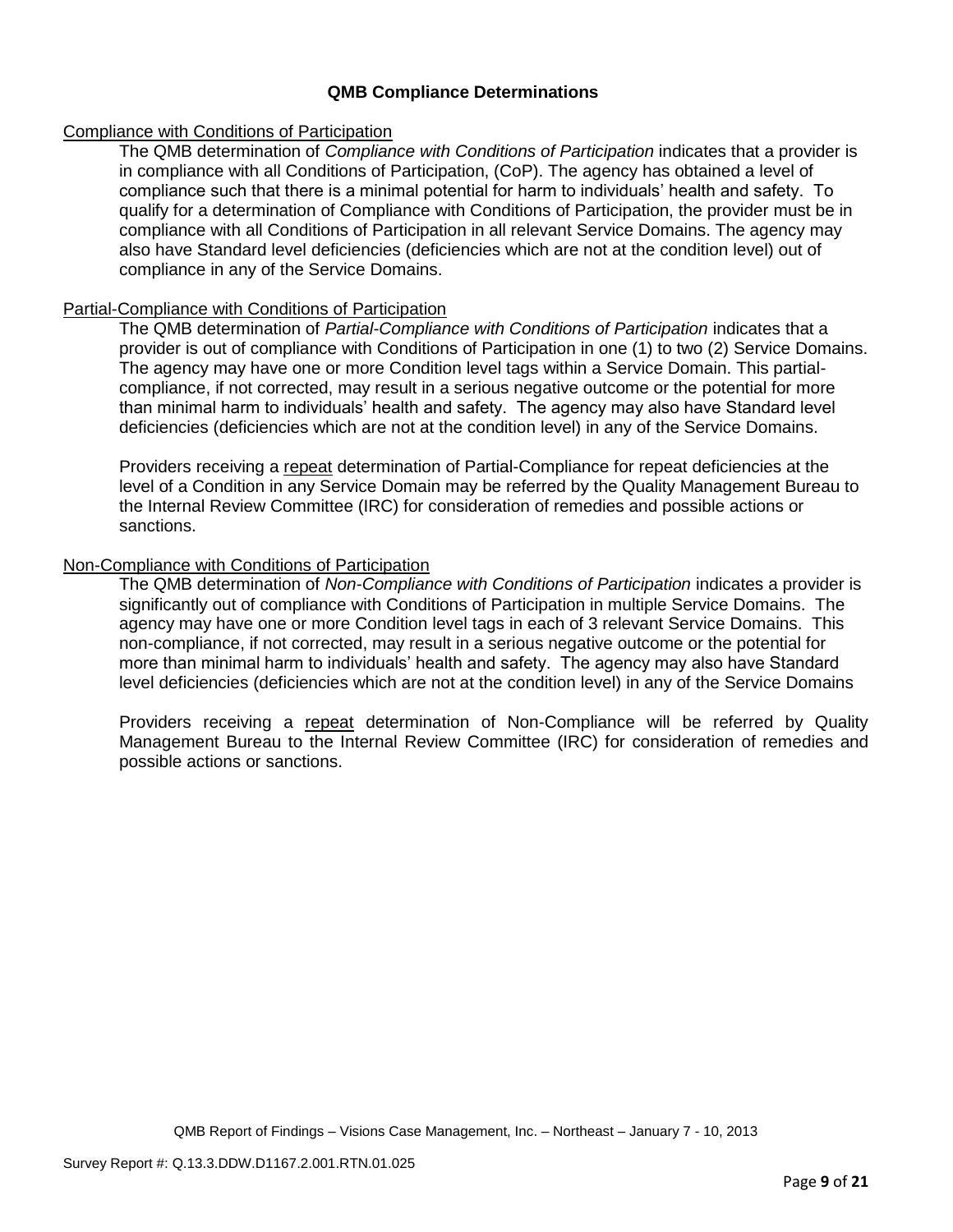### **Guidelines for the Provider Informal Reconsideration of Finding (IRF) Process**

# **Introduction:**

Throughout the QMB Survey process, surveyors are openly communicating with providers. Open communication means surveyors have clarified issues and/or requested missing information before completing the review through the use of the signed/dated "Document Request," or "administrative Needs," etc. forms. Regardless, there may still be instances where the provider disagrees with a specific finding. Providers may use the following process to informally dispute a finding.

# **Instructions:**

- 1. The Informal Reconsideration of the Finding (IRF) request must be in writing to the QMB Deputy Bureau Chief **within 10 business days** of receipt of the final Report of Findings.
- 2. The written request for an IRF *must* be completed on the QMB Request for Informal Reconsideration of Finding form available on the QMB website:<http://dhi.health.state.nm.us/qmb>
- 3. The written request for an IRF must specify in detail the request for reconsideration and why the finding is inaccurate.
- 4. The IRF request must include all supporting documentation or evidence.
- 5. If you have questions about the IRC process, email the IRF Chairperson, Scott Good at [scott.good@state.nm.us](mailto:scott.good@state.nm.us) for assistance.

# **The following limitations apply to the IRF process:**

- The request for an IRF and all supporting evidence must be received within 10 business days.
- Findings based on evidence requested during the survey and not provided may not be subject to reconsideration.
- The supporting documentation must be new evidence not previously reviewed or requested by the survey team.
- Providers must continue to complete their Plan of Correction during the IRF process
- Providers may not request an IRF to challenge the sampling methodology.
- Providers may not request an IRF based on disagreement with the nature of the standard or regulation.
- Providers may not request an IRF to challenge the team composition.
- Providers may not request an IRF to challenge the DHI/QMB determination of compliance or the length of their DDSD provider contract.

A Provider forfeits the right to an IRF if the request is not made within 10 business days of receiving the report and/or does not include all supporting documentation or evidence to show compliance with the standards and regulations.

The IRF Committee will review the request, the Provider will be notified in writing of the ruling; no face-toface meeting will be conducted.

When a Provider requests that a finding be reconsidered, it does not stop or delay the Plan of Correction process. **Providers must continue to complete the Plan of Correction, including the finding in dispute regardless of the IRF status.** If a finding is removed or modified, it will be noted and removed or modified from the Report of Findings. It should be noted that in some cases a Plan of Correction may be completed prior to the IRF process being completed. The provider will be notified in writing on the decisions of the IRF committee.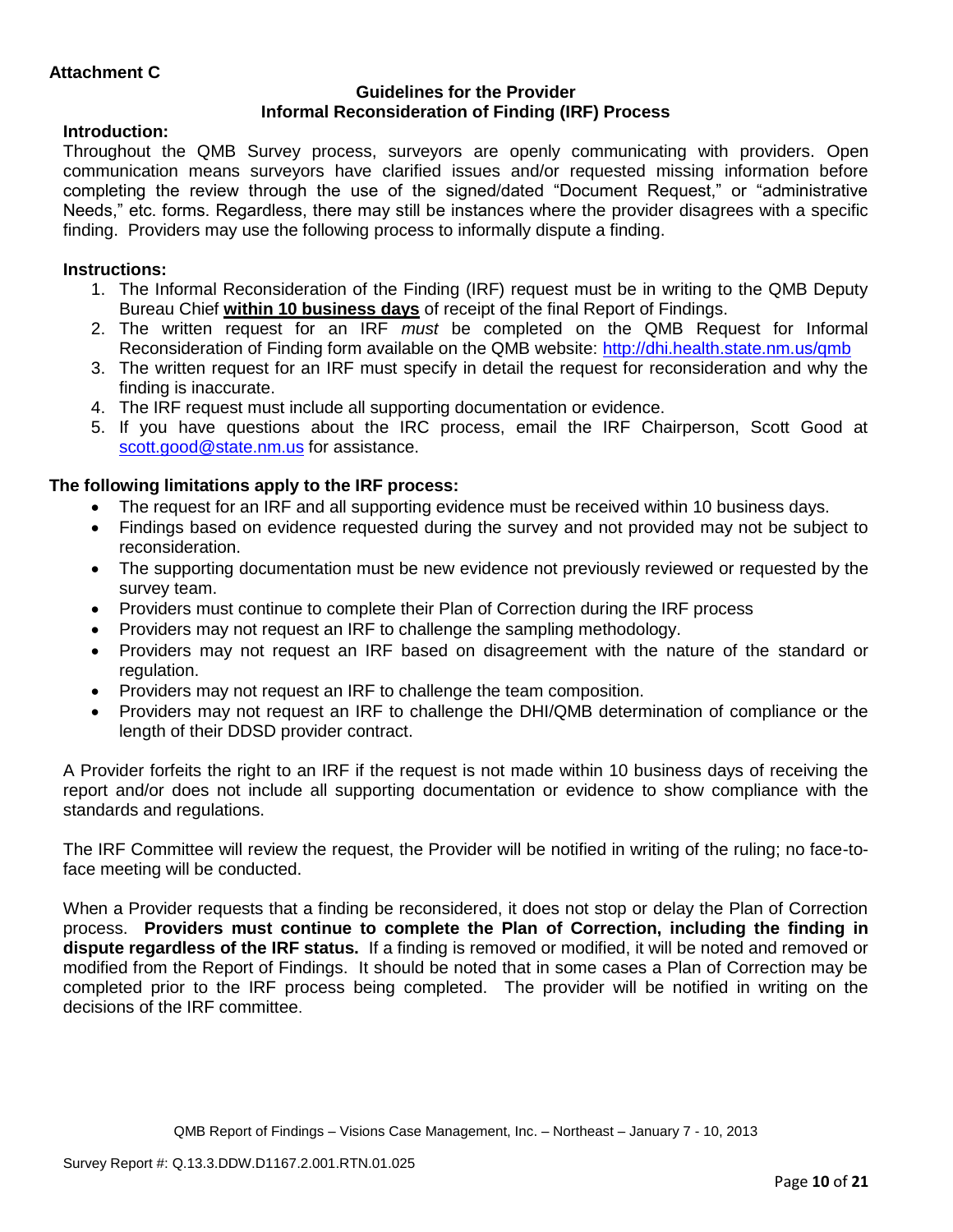| Visions Case Management, Inc. - Northeast Region |
|--------------------------------------------------|
| Developmental Disabilities Waiver                |
| Case Management                                  |
| <b>Routine Survey</b>                            |
| <b>January 7 - 10, 2013</b>                      |
|                                                  |

| <b>Standard of Care</b>                                                                                                                                                                                                                                                                                                                                                                                                                                                                                                                                                                                                                                                                                                                                                                                                                                                                                                                                                                                                                                                                                                                                           | <b>Deficiencies</b>                                                                                                                                                                                                                                                                                                                                                                                                                                                                                                                                                                                                                                                                                                                                                                             | <b>Agency Plan of Correction, On-going</b><br><b>QA/QI &amp; Responsible Party</b>                                                                                                                                                                                   | <b>Date</b><br><b>Due</b> |  |  |  |  |
|-------------------------------------------------------------------------------------------------------------------------------------------------------------------------------------------------------------------------------------------------------------------------------------------------------------------------------------------------------------------------------------------------------------------------------------------------------------------------------------------------------------------------------------------------------------------------------------------------------------------------------------------------------------------------------------------------------------------------------------------------------------------------------------------------------------------------------------------------------------------------------------------------------------------------------------------------------------------------------------------------------------------------------------------------------------------------------------------------------------------------------------------------------------------|-------------------------------------------------------------------------------------------------------------------------------------------------------------------------------------------------------------------------------------------------------------------------------------------------------------------------------------------------------------------------------------------------------------------------------------------------------------------------------------------------------------------------------------------------------------------------------------------------------------------------------------------------------------------------------------------------------------------------------------------------------------------------------------------------|----------------------------------------------------------------------------------------------------------------------------------------------------------------------------------------------------------------------------------------------------------------------|---------------------------|--|--|--|--|
|                                                                                                                                                                                                                                                                                                                                                                                                                                                                                                                                                                                                                                                                                                                                                                                                                                                                                                                                                                                                                                                                                                                                                                   | CMS Assurance - Plan of Care - ISP Development & Monitoring - Service plans address all participates' assessed needs(including                                                                                                                                                                                                                                                                                                                                                                                                                                                                                                                                                                                                                                                                  |                                                                                                                                                                                                                                                                      |                           |  |  |  |  |
|                                                                                                                                                                                                                                                                                                                                                                                                                                                                                                                                                                                                                                                                                                                                                                                                                                                                                                                                                                                                                                                                                                                                                                   |                                                                                                                                                                                                                                                                                                                                                                                                                                                                                                                                                                                                                                                                                                                                                                                                 | health and safety risk factors) and goals, either by waiver services or through other means. Services plans are updated or revised at                                                                                                                                |                           |  |  |  |  |
| least annually or when warranted by changes in the waiver participants' needs.                                                                                                                                                                                                                                                                                                                                                                                                                                                                                                                                                                                                                                                                                                                                                                                                                                                                                                                                                                                                                                                                                    |                                                                                                                                                                                                                                                                                                                                                                                                                                                                                                                                                                                                                                                                                                                                                                                                 |                                                                                                                                                                                                                                                                      |                           |  |  |  |  |
| Tag #1A08 Agency Case File                                                                                                                                                                                                                                                                                                                                                                                                                                                                                                                                                                                                                                                                                                                                                                                                                                                                                                                                                                                                                                                                                                                                        | <b>Standard Level Deficiency</b>                                                                                                                                                                                                                                                                                                                                                                                                                                                                                                                                                                                                                                                                                                                                                                |                                                                                                                                                                                                                                                                      |                           |  |  |  |  |
| Developmental Disabilities (DD) Waiver Service<br>Standards effective 4/1/2007<br><b>CHAPTER 1 II. PROVIDER AGENCY</b><br><b>REQUIREMENTS:</b> The objective of these<br>standards is to establish Provider Agency policy,<br>procedure and reporting requirements for DD<br>Medicaid Waiver program. These requirements<br>apply to all such Provider Agency staff, whether<br>directly employed or subcontracting with the<br>Provider Agency. Additional Provider Agency<br>requirements and personnel qualifications may<br>be applicable for specific service standards.<br>D. Provider Agency Case File for the<br><b>Individual:</b> All Provider Agencies shall maintain<br>at the administrative office a confidential case<br>file for each individual. Case records belong to<br>the individual receiving services and copies shall<br>be provided to the receiving agency whenever<br>an individual changes providers. The record<br>must also be made available for review when<br>requested by DOH, HSD or federal government<br>representatives for oversight purposes. The<br>individual's case file shall include the following<br>requirements: | Based on record review, the Agency failed to<br>maintain at the administrative office a<br>confidential case file for 11 of 22 individuals.<br>Review of the Agency individual case files found<br>the following items were not found, incomplete,<br>and/or not current:<br>• ISP Teaching & Support Strategies<br>Individual #1 - TASS not found for:<br>° Relationships/Have Fun Outcome<br>Statement: "I will develop age appropriate<br>relationships with my peers in the<br>community."<br>$\triangleright$ " will interact with partner while out in<br>the community."<br>° Individual #18 - TASS not found for:<br>° Live Outcome Statement: "I will do my<br>laundry two times a month to increase my<br>independent living skills."<br>$\triangleright$ "I will add the detergent." | <b>Provider:</b><br>State your Plan of Correction for the<br>deficiencies cited in this tag here: $\rightarrow$<br><b>Provider:</b><br>Enter your ongoing Quality Assurance/Quality<br>Improvement processes as it related to this tag<br>number here: $\rightarrow$ |                           |  |  |  |  |
| (1) Emergency contact information, including the                                                                                                                                                                                                                                                                                                                                                                                                                                                                                                                                                                                                                                                                                                                                                                                                                                                                                                                                                                                                                                                                                                                  | • Speech Therapy Plan (#3 & 10)                                                                                                                                                                                                                                                                                                                                                                                                                                                                                                                                                                                                                                                                                                                                                                 |                                                                                                                                                                                                                                                                      |                           |  |  |  |  |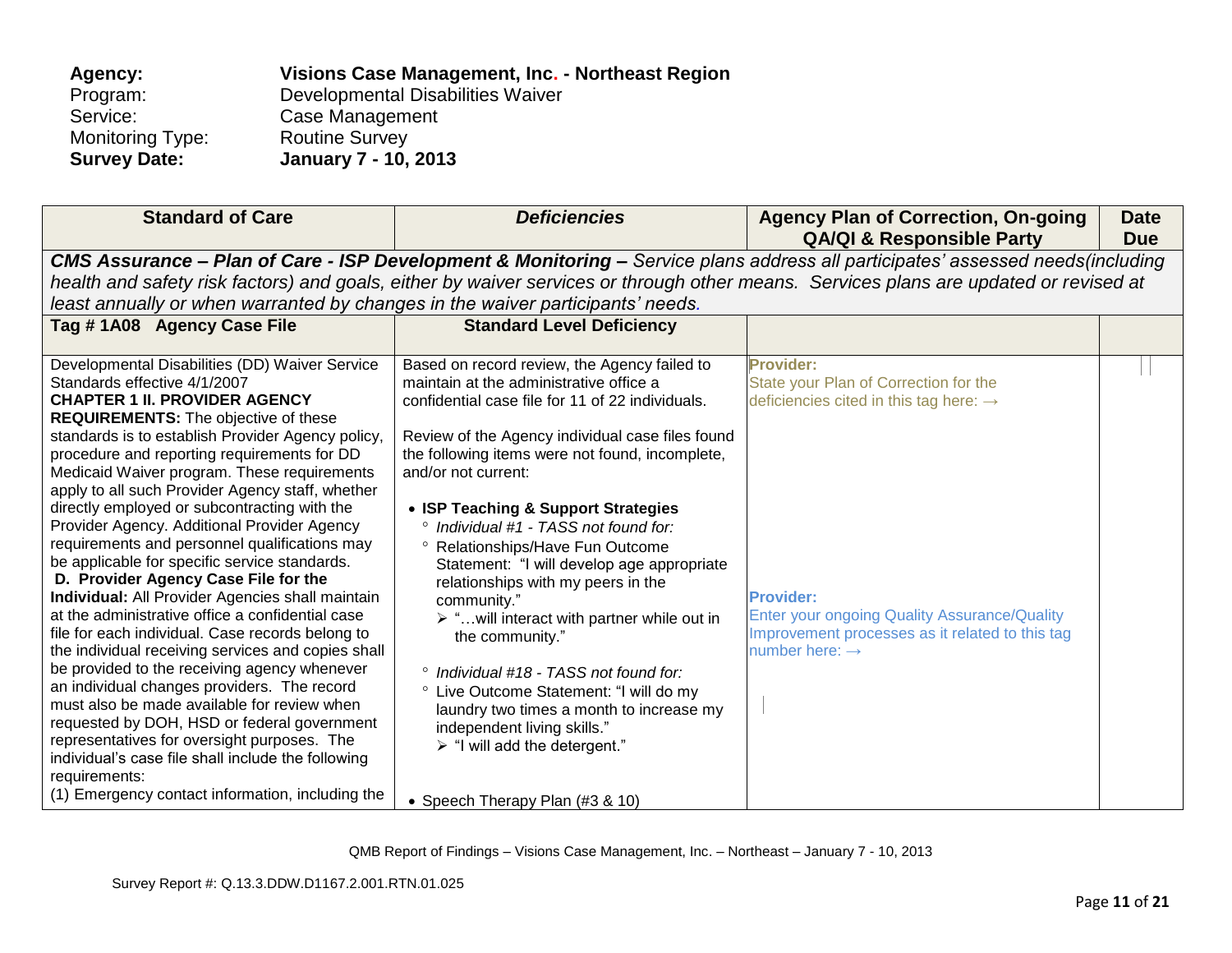| individual's address, telephone number,<br>names and telephone numbers of relatives,<br>or guardian or conservator, physician's                                            | • Occupational Therapy Plan (#3)                                                                                                                              |  |
|----------------------------------------------------------------------------------------------------------------------------------------------------------------------------|---------------------------------------------------------------------------------------------------------------------------------------------------------------|--|
| name(s) and telephone number(s), pharmacy<br>name, address and telephone number, and                                                                                       | • Physical Therapy Plan (#3 & 5)                                                                                                                              |  |
| health plan if appropriate;<br>(2) The individual's complete and current ISP,                                                                                              | • Health Assessment Tool (#8 & 18)                                                                                                                            |  |
| with all supplemental plans specific to the<br>individual, and the most current completed<br>Health Assessment Tool (HAT);                                                 | • Crisis Plans/Medical Emergency<br><b>Response Plans</b>                                                                                                     |  |
| (3) Progress notes and other service delivery<br>documentation;                                                                                                            | $\bullet$ Falls<br>° Individual #5 - According to eChat the                                                                                                   |  |
| (4) Crisis Prevention/Intervention Plans, if there<br>are any for the individual;                                                                                          | individual is required to have a plan. No<br>evidence of plan found.                                                                                          |  |
| (5) A medical history, which shall include at least<br>demographic data, current and past medical<br>diagnoses including the cause (if known) of                           | <b>Other Individual Specific Evaluations &amp;</b><br><b>Examinations:</b>                                                                                    |  |
| the developmental disability, psychiatric<br>diagnoses, allergies (food, environmental,<br>medications), immunizations, and most<br>recent physical exam;                  | • Dental Exam<br>Individual #2 - As indicated by the DDSD file<br>$\circ$<br>matrix Dental Exams are to be conducted                                          |  |
| (6) When applicable, transition plans completed<br>for individuals at the time of discharge from                                                                           | annually. No documented evidence of exam<br>was found.                                                                                                        |  |
| Fort Stanton Hospital or Los Lunas Hospital<br>and Training School; and                                                                                                    | Individual #5 - As indicated by the<br>$\circ$<br>documentation reviewed, exam was                                                                            |  |
| (7) Case records belong to the individual<br>receiving services and copies shall be<br>provided to the individual upon request.                                            | completed on 6/11/2012. Follow-up was to<br>be completed in 3 months. No documented                                                                           |  |
| (8) The receiving Provider Agency shall be<br>provided at a minimum the following records                                                                                  | evidence of the follow-up being completed<br>was found.                                                                                                       |  |
| whenever an individual changes provider<br>agencies:<br>(a) Complete file for the past 12 months;<br>(b) ISP and quarterly reports from the current<br>and prior ISP year; | Individual #7 - As indicated by the DDSD file<br>$\circ$<br>matrix Dental Exams are to be conducted<br>annually. No documented evidence of exam<br>was found. |  |
| (c) Intake information from original admission<br>to services; and                                                                                                         | ° Individual #14 - As indicated by the DDSD<br>file matrix Dental Exams are to be                                                                             |  |
| (d) When applicable, the Individual<br>Transition Plan at the time of discharge<br>from Los Lunas Hospital and Training                                                    | conducted annually. No documented<br>evidence of exam was found.                                                                                              |  |
| School or Ft. Stanton Hospital.                                                                                                                                            | • Individual #15 - As indicated by the                                                                                                                        |  |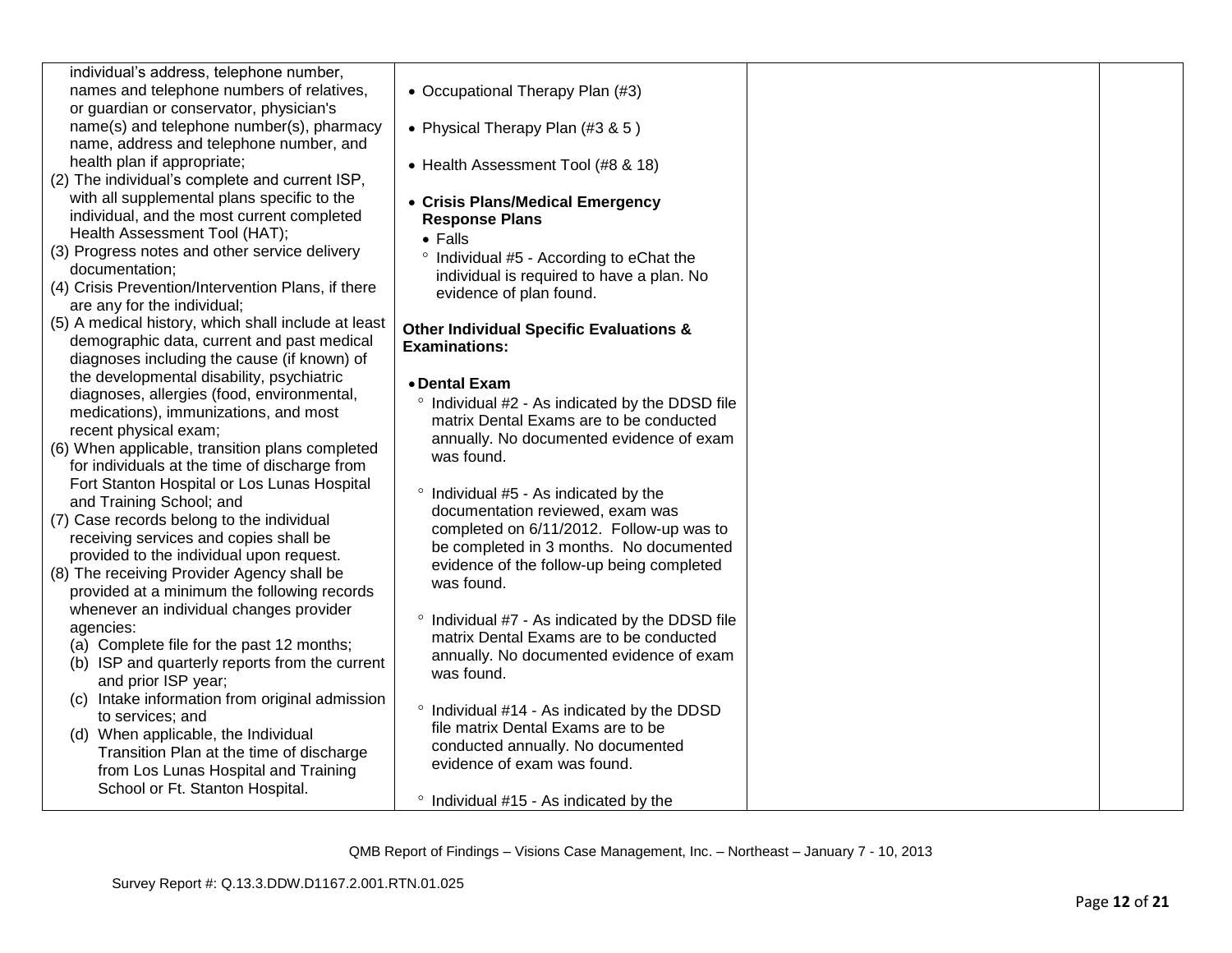| documentation reviewed, exam was<br>completed on 3/19/2012. Follow-up was to<br>be completed in 6 months. No documented<br>evidence of the follow-up being completed<br>was found.<br>° Individual #19 - As indicated by the DDSD<br>file matrix Dental Exams are to be<br>conducted annually. No documented                                                                                                                                                                                                                    |  |
|---------------------------------------------------------------------------------------------------------------------------------------------------------------------------------------------------------------------------------------------------------------------------------------------------------------------------------------------------------------------------------------------------------------------------------------------------------------------------------------------------------------------------------|--|
| evidence of exam was found.<br>• Mammogram Exam<br>° Individual #7 - As indicated by the<br>documentation reviewed, the exam was<br>ordered at Annual Physical Exam on<br>6/16/2012. No documented evidence of the<br>exam being completed was found.<br>• Bone Density Exam<br>° Individual #7 - As indicated by the<br>documentation reviewed, the exam was<br>ordered at Annual Physical Exam on<br>6/16/2012. No documented evidence of the<br>exam being completed was found.<br>• Speech/Language Therapy Evaluation (#3) |  |
|                                                                                                                                                                                                                                                                                                                                                                                                                                                                                                                                 |  |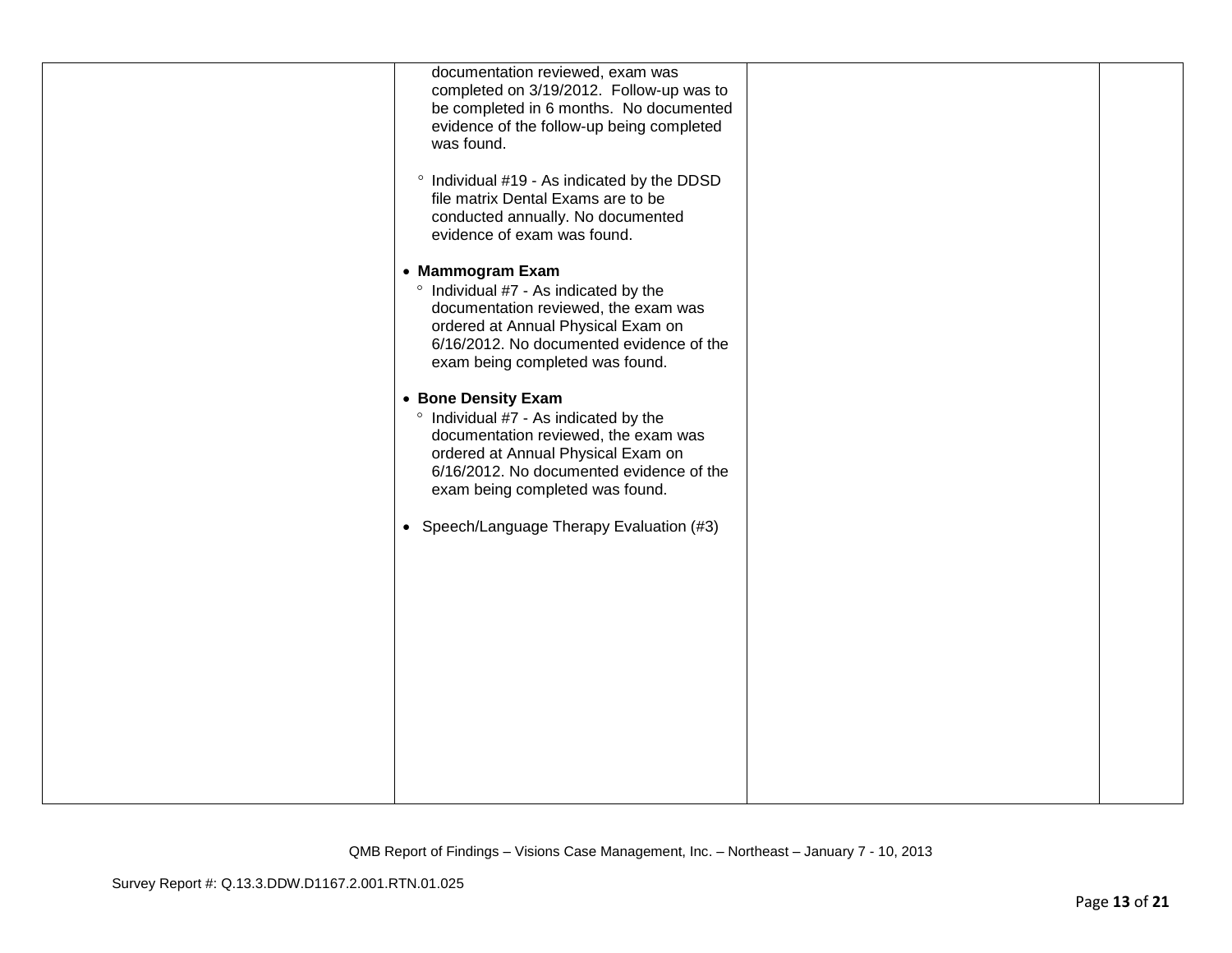| Tag #4C09 Secondary FOC                                                                                                                                                                                                                                                                                                                                                                                                                 | <b>Standard Level Deficiency</b>                                                                                                                                                                                                |                                                                                                                            |  |
|-----------------------------------------------------------------------------------------------------------------------------------------------------------------------------------------------------------------------------------------------------------------------------------------------------------------------------------------------------------------------------------------------------------------------------------------|---------------------------------------------------------------------------------------------------------------------------------------------------------------------------------------------------------------------------------|----------------------------------------------------------------------------------------------------------------------------|--|
| Developmental Disabilities (DD) Waiver Service<br>Standards effective 4/1/2007<br><b>CHAPTER 4 III. CASE MANAGEMENT</b><br><b>SERVICE REQUIREMENTS</b><br><b>G. Secondary Freedom of Choice Process</b>                                                                                                                                                                                                                                 | Based on record review, the Agency failed to<br>maintain current Secondary Freedom of Choice<br>documentation and ensure individuals obtained<br>all services through the Freedom of Choice<br>Process for 1 of 22 individuals. | <b>Provider:</b><br>State your Plan of Correction for the<br>deficiencies cited in this tag here: $\rightarrow$            |  |
| (1) The Case Management Provider Agency<br>will ensure that it maintains a current<br>Secondary Freedom of Choice (FOC) form<br>that includes all service providers offering<br>services in that region.                                                                                                                                                                                                                                | The following items were not found and/or not<br>agency specific to the individual's current<br>services :<br>• Secondary Freedom of Choice                                                                                     |                                                                                                                            |  |
| (2) The Case Manager will present the<br>Secondary FOC form to the individual or<br>authorized representative for selection of<br>direct service providers.                                                                                                                                                                                                                                                                             | $\circ$<br>Occupational Therapy (#5)                                                                                                                                                                                            | <b>Provider:</b><br><b>Enter your ongoing Quality Assurance/Quality</b><br>Improvement processes as it related to this tag |  |
| At least annually, at the time rights and<br>(3)<br>responsibilities are reviewed, individuals<br>and guardians served will be reminded that<br>they may change providers at any time, as<br>well as change types of services. At this<br>time, Case Managers shall offer to review<br>the current Secondary FOC list with<br>individuals and guardians served. If they<br>are interested in changing, a new FOC<br>shall be completed. |                                                                                                                                                                                                                                 | number here: $\rightarrow$                                                                                                 |  |
|                                                                                                                                                                                                                                                                                                                                                                                                                                         |                                                                                                                                                                                                                                 |                                                                                                                            |  |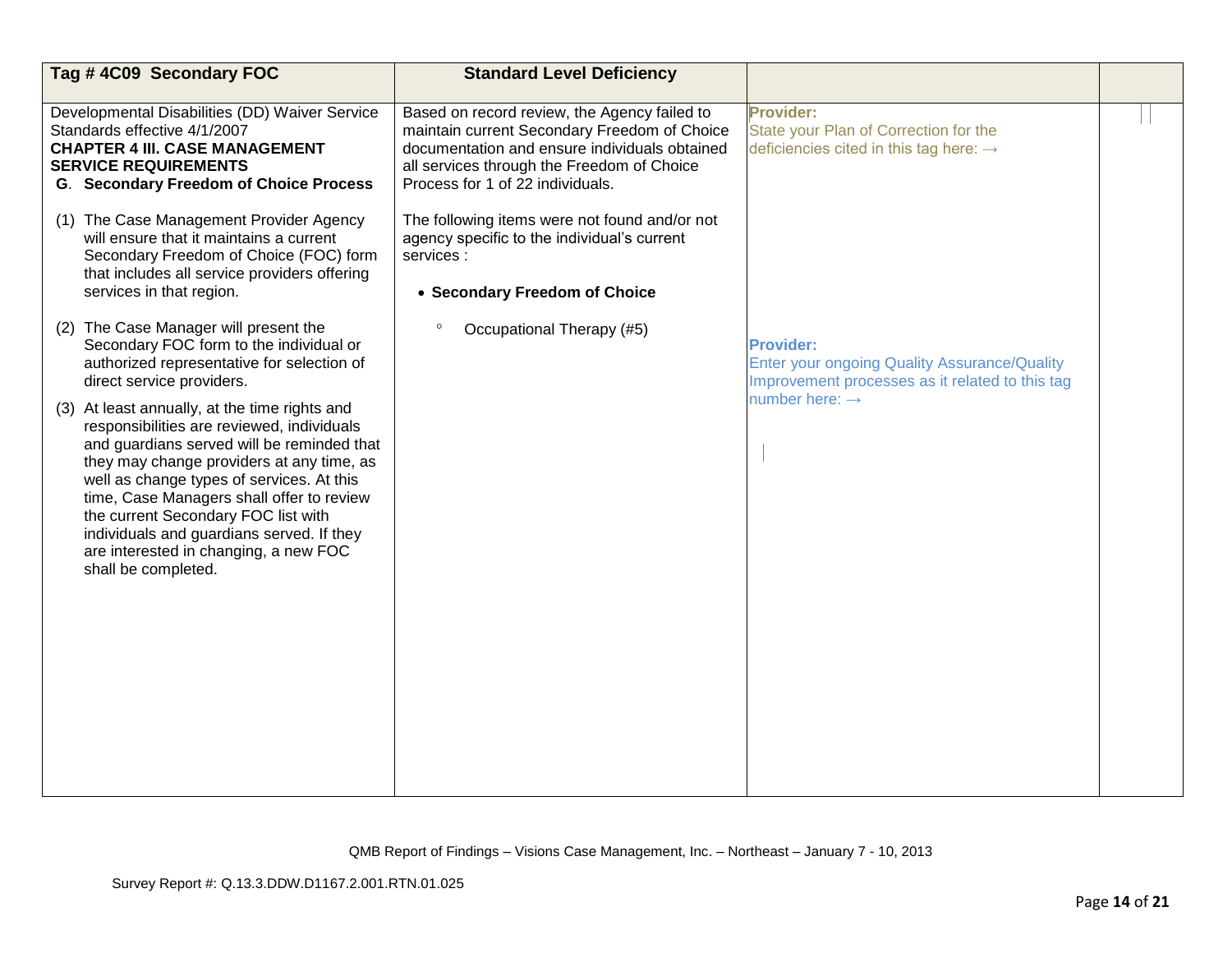|     | Tag #4C10 Apprv. MAD 046 & Budget                         | <b>Standard Level Deficiency</b>            |                                                    |  |
|-----|-----------------------------------------------------------|---------------------------------------------|----------------------------------------------------|--|
|     | Developmental Disabilities (DD) Waiver Service            | Based on record review the Agency failed to | <b>Provider:</b>                                   |  |
|     | Standards effective 4/1/2007                              | maintain documentation ensuring the Case    | State your Plan of Correction for the              |  |
|     | <b>CHAPTER 4 III. CASE MANAGEMENT</b>                     | Manager completed the MAD046 Waiver         | deficiencies cited in this tag here: $\rightarrow$ |  |
|     | <b>SERVICE REQUIREMENTS</b>                               | Review Form for 1 of 22 individuals.        |                                                    |  |
| H.  | <b>Case Management Approval of the MAD</b>                |                                             |                                                    |  |
|     | 046 Waiver Review Form and Budget                         | The following item was not found:           |                                                    |  |
| (1) | Case Management Providers are                             |                                             |                                                    |  |
|     | authorized by DDSD to approve ISPs and                    | MAD 046 (#5)                                |                                                    |  |
|     | budgets (including initial, annual renewals               |                                             |                                                    |  |
|     | and revisions) for all individuals except as              |                                             |                                                    |  |
|     | noted in section I of this chapter. This                  |                                             |                                                    |  |
|     | includes approval of support plans and                    |                                             |                                                    |  |
|     | strategies as incorporated in the ISP.                    |                                             |                                                    |  |
| (2) | The Case Manager shall complete the MAD                   |                                             | <b>Provider:</b>                                   |  |
|     | 046 Waiver Review Form and deliver it to                  |                                             | Enter your ongoing Quality Assurance/Quality       |  |
|     | all provider agencies within three (3)                    |                                             | Improvement processes as it related to this tag    |  |
|     | working days following the ISP meeting                    |                                             | number here: $\rightarrow$                         |  |
|     | date. Providers will have the opportunity to              |                                             |                                                    |  |
|     | submit corrections or objections within five              |                                             |                                                    |  |
|     | (5) working days following receipt of the                 |                                             |                                                    |  |
|     | MAD 046. If no corrections or objections                  |                                             |                                                    |  |
|     | are received from the provider by the end of              |                                             |                                                    |  |
|     | the fifth (5) working day, the MAD 046 may                |                                             |                                                    |  |
|     | then be submitted as is to NMMUR.                         |                                             |                                                    |  |
|     | (Provider signatures are no longer required               |                                             |                                                    |  |
|     | on the MAD 046.) If corrections/objections                |                                             |                                                    |  |
|     | are received, these will be corrected or                  |                                             |                                                    |  |
|     | resolved with the provider(s) within the                  |                                             |                                                    |  |
|     | timeframe that allow compliance with<br>number (3) below. |                                             |                                                    |  |
| (3) | The Case Manager will submit the MAD                      |                                             |                                                    |  |
|     | 046 Waiver Review Form to NMMUR for                       |                                             |                                                    |  |
|     | review as appropriate, and/or for data entry              |                                             |                                                    |  |
|     | at least thirty (30) calendar days prior to               |                                             |                                                    |  |
|     | expiration of the previous ISP.                           |                                             |                                                    |  |
| (4) | The Case Manager shall respond to                         |                                             |                                                    |  |
|     | NMMUR within specified timelines                          |                                             |                                                    |  |
|     | whenever a MAD 046 is returned for                        |                                             |                                                    |  |
|     | corrections or additional information.                    |                                             |                                                    |  |
|     |                                                           |                                             |                                                    |  |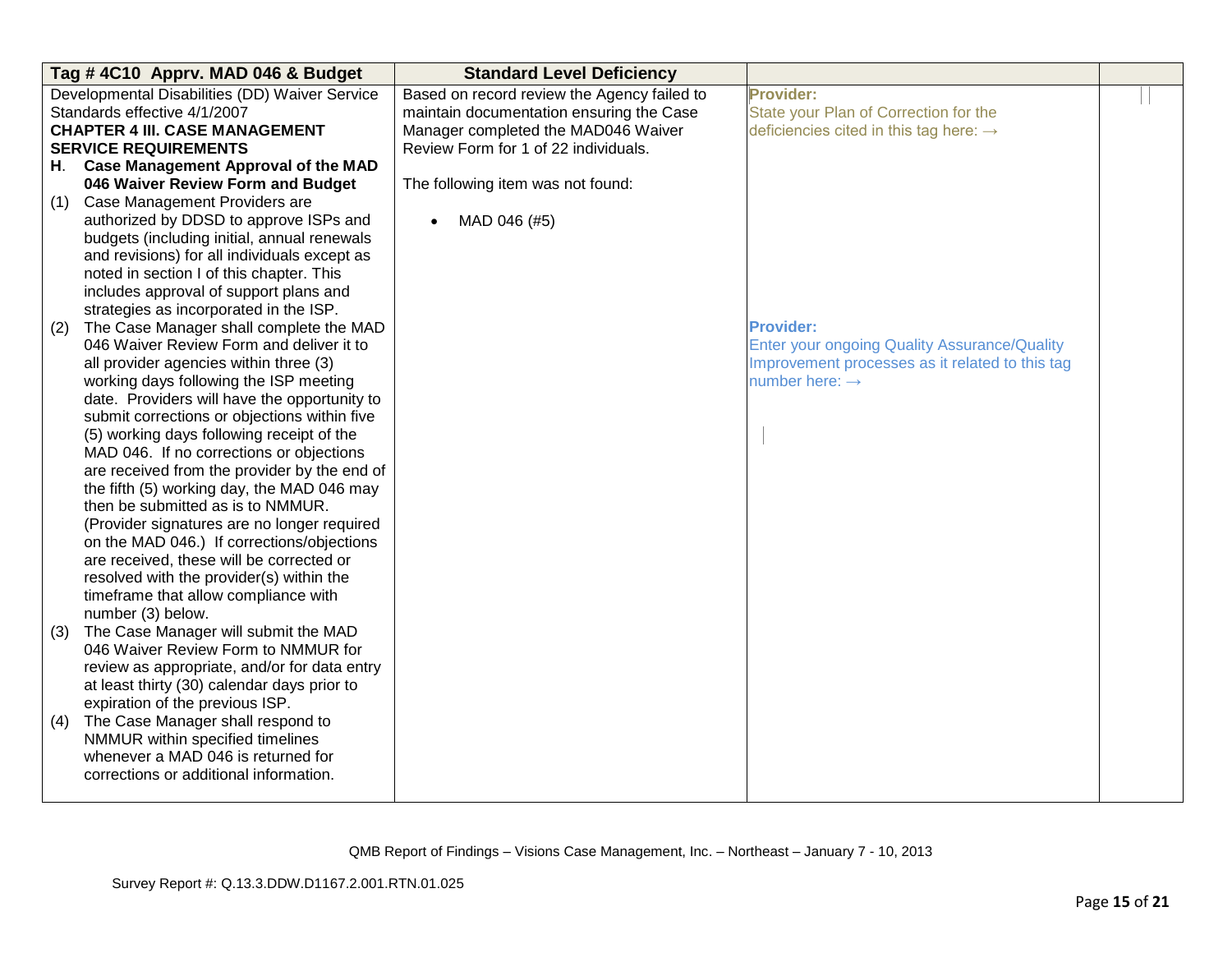| Tag #4C15.1 - QA Requirements - Bi-                                                                                                                                                                                                                                                                                                                                                 | <b>Standard Level Deficiency</b>                                                                                                                                                                                                                                                     |                                                                                                                                                          |  |
|-------------------------------------------------------------------------------------------------------------------------------------------------------------------------------------------------------------------------------------------------------------------------------------------------------------------------------------------------------------------------------------|--------------------------------------------------------------------------------------------------------------------------------------------------------------------------------------------------------------------------------------------------------------------------------------|----------------------------------------------------------------------------------------------------------------------------------------------------------|--|
| <b>Annual Reports &amp; Provider Quarterly</b>                                                                                                                                                                                                                                                                                                                                      |                                                                                                                                                                                                                                                                                      |                                                                                                                                                          |  |
| <b>Reports</b>                                                                                                                                                                                                                                                                                                                                                                      |                                                                                                                                                                                                                                                                                      |                                                                                                                                                          |  |
| <b>CHAPTER 4 IV. CASE MANAGEMENT</b><br>PROVIDER AGENCY REQUIREMENTS<br><b>Quality Assurance Requirements: Case</b><br>C.<br>Management Provider Agencies will use an<br>Internal Quality Assurance and<br>Improvement Plan that must be submitted<br>to and reviewed by the Statewide Case                                                                                         | Based on record review, the Agency failed to<br>ensure that reports and ISP's meet required<br>timelines and include the required contents for 6<br>of 22 individuals.<br>The following quarterly/bi-annual reports were<br>not found:                                               | <b>Provider:</b><br>State your Plan of Correction for the<br>deficiencies cited in this tag here: $\rightarrow$                                          |  |
| Management Coordinator, that shall include<br>but is not limited to the following:<br>Case Management Provider Agencies are<br>(1)<br>to:                                                                                                                                                                                                                                           | • Family Living Quarterly Reports:<br>$\degree$ Individual #18 – None found for August<br>2012 - October 2012.                                                                                                                                                                       |                                                                                                                                                          |  |
| (a) Use a formal ongoing monitoring protocol<br>that provides for the evaluation of quality,<br>effectiveness and continued need for<br>services and supports provided to the<br>individual. This protocol shall be written<br>and its implementation documented.                                                                                                                   | • Community Inclusion - Adult Habilitation<br><b>Quarterly Reports:</b><br><sup>o</sup> Individual #1 - None found for August 2012<br>- October 2012.<br>• Community Inclusion - Community                                                                                           | <b>Provider:</b><br><b>Enter your ongoing Quality Assurance/Quality</b><br>Improvement processes as it related to this tag<br>number here: $\rightarrow$ |  |
| (b) Assure that reports and ISPs meet<br>required timelines and include required<br>content.                                                                                                                                                                                                                                                                                        | <b>Access Quarterly Reports:</b><br>$\degree$ Individual #18 - None found for August<br>2012 - October 2012.                                                                                                                                                                         |                                                                                                                                                          |  |
| (c) Conduct a quarterly review of progress<br>reports from service providers to verify<br>that the individual's desired outcomes<br>and action plans remain appropriate and<br>realistic.                                                                                                                                                                                           | $\degree$ Individual #19 – None found for May 2012 –<br>November 2012.<br>• Behavior Consultation Quarterly Reports:<br>$\degree$ Individual #14 - None found for July 2012 -                                                                                                        |                                                                                                                                                          |  |
| (i) If the service providers' quarterly<br>reports are not received by the Case<br>Management Provider Agency within<br>fourteen (14) days following the end of<br>the quarter, the Case Management<br>Provider Agency is to contact the<br>service provider in writing requesting<br>the report within one week from that<br>date.<br>(ii) If the quarterly report is not received | October 2012.<br>$\Omega$<br>• Speech & Language Pathology Bi-Annual<br><b>Progress Reports:</b><br>$\degree$ Individual #3 - None found for February<br>2011 - February 2012.<br>• Quarterly Nursing Reports:<br>° Individual #3 - None found for December<br>2011 - February 2012. |                                                                                                                                                          |  |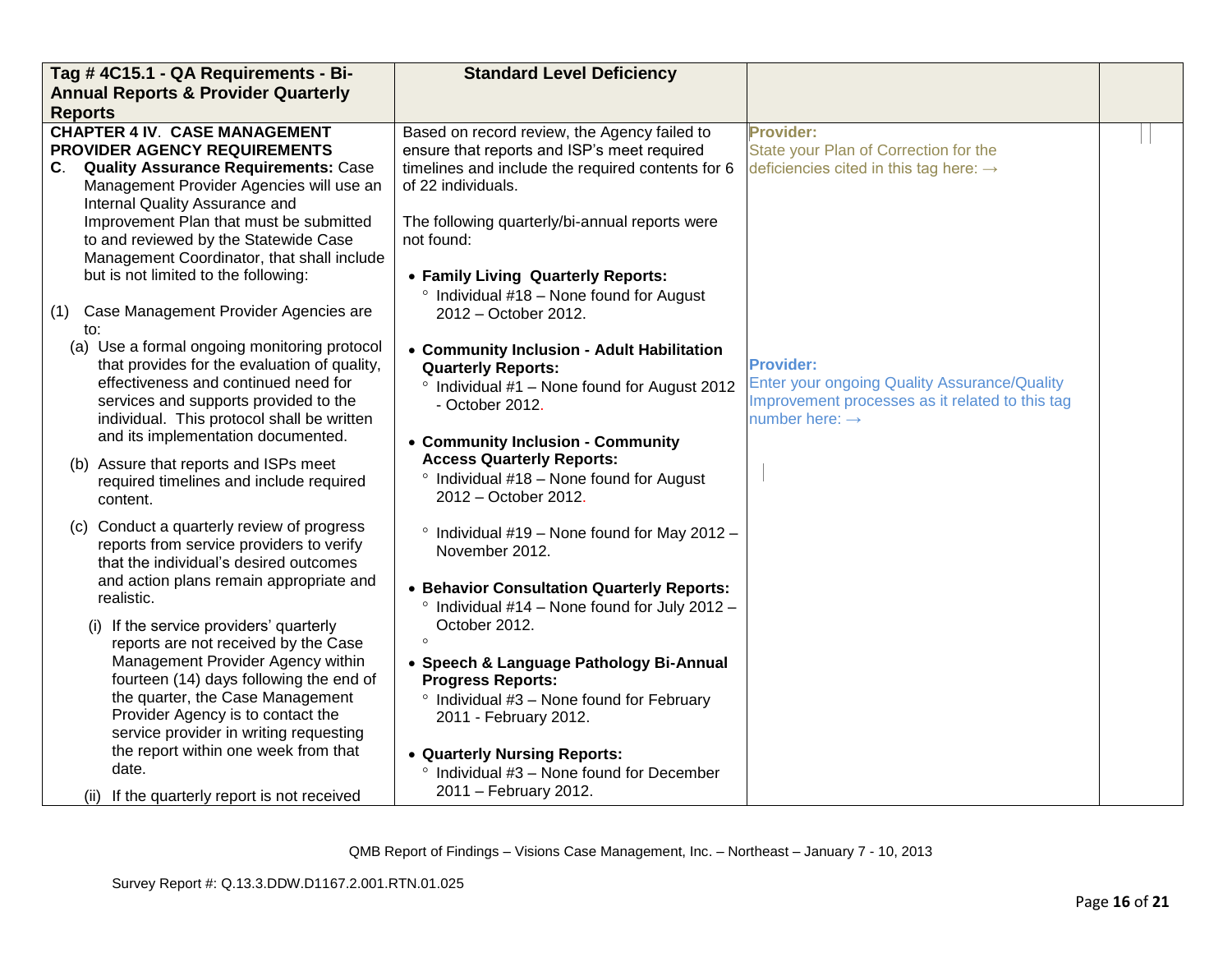| within one week of the written request,<br>the Case Management Provider<br>Agency is to contact the respective<br>DDSD Regional Office in writing within<br>one business day for assistance in<br>obtaining required reports.                                                                                                                                                                                                                                                                                                                                | <sup>o</sup> Individual #17 - None found for April 2012<br>- June 2012. |  |
|--------------------------------------------------------------------------------------------------------------------------------------------------------------------------------------------------------------------------------------------------------------------------------------------------------------------------------------------------------------------------------------------------------------------------------------------------------------------------------------------------------------------------------------------------------------|-------------------------------------------------------------------------|--|
| (d) Assure at least quarterly that Crisis<br>Prevention/Intervention Plans are in<br>place in the residence and at the Provider<br>Agency of the Day Services for all<br>individuals who have chronic medical<br>condition(s) with potential for life<br>threatening complications and/or who<br>have behavioral challenge(s) that pose a<br>potential for harm to themselves or<br>others.                                                                                                                                                                  |                                                                         |  |
| (e) Assure at least quarterly that a current<br>Health Care Plan (HCP) is in place in the<br>residence and day service site for<br>individuals who receive Community Living<br>or Day Services and who have a HAT<br>score of 4, 5, or 6. During face-to-face<br>visits and review of quarterly reports, the<br>Case Manager is required to verify that<br>the Health Care Plan is being<br>implemented.                                                                                                                                                     |                                                                         |  |
| Assure that Community Living Services<br>(1)<br>are delivered in accordance with<br>standards, including responsibility of the<br>IDT Members to plan for at least 30 hours<br>per week of planned activities outside the<br>residence. If this is not possible due to<br>the needs of the individual, a goal shall<br>be developed that focuses on appropriate<br>levels of community integration. These<br>activities do not need to be limited to paid<br>supports but may include independent or<br>leisure activities appropriate to the<br>individual. |                                                                         |  |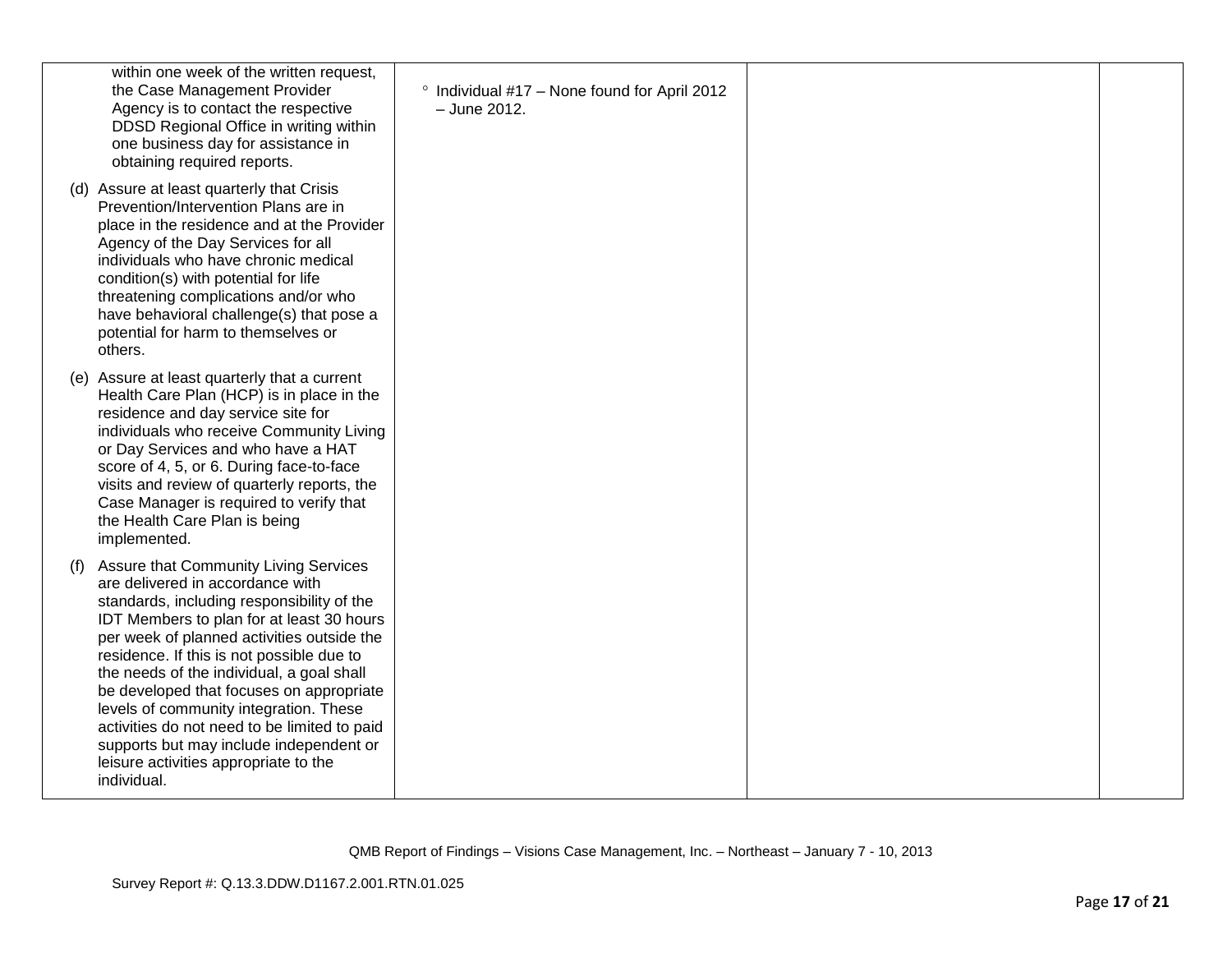| (g) | Perform annual satisfaction surveys with<br>individuals regarding case management<br>services. A copy of the summary is due<br>each December 10 <sup>th</sup> to the respective<br>DDSD Regional Office, along with a<br>description of actions taken to address<br>suggestions and problems identified in<br>the survey.                                                                                                                                                                                                                                                                                   |  |  |
|-----|-------------------------------------------------------------------------------------------------------------------------------------------------------------------------------------------------------------------------------------------------------------------------------------------------------------------------------------------------------------------------------------------------------------------------------------------------------------------------------------------------------------------------------------------------------------------------------------------------------------|--|--|
|     | (h) Maintain regular communication with all<br>providers delivering services and<br>products to the individual.                                                                                                                                                                                                                                                                                                                                                                                                                                                                                             |  |  |
| (i) | Establish and implement a written<br>grievance procedure.                                                                                                                                                                                                                                                                                                                                                                                                                                                                                                                                                   |  |  |
| (i) | Notify appropriate supervisory personnel<br>within the Provider Agency if concerns<br>are noted during monitoring or<br>assessment activities related to any of<br>the above requirements. If such concerns<br>are not remedied by the Provider Agency<br>within a reasonable mutually agreed<br>period of time, the concern shall be<br>reported in writing to the respective<br>DDSD Regional Office and/or DHI as<br>appropriate to the nature of the concern.<br>This does not preclude Case Managers'<br>obligations to report abuse, neglect or<br>exploitation as required by New Mexico<br>Statute. |  |  |
|     | (k) Utilize and submit the "Request for DDSD<br>Regional Office Intervention" form as<br>needed, such as when providers are not<br>responsive in addressing a quality<br>assurance concern. The Case<br>Management Provider Agency is required<br>to keep a copy in the individual's file.                                                                                                                                                                                                                                                                                                                  |  |  |
| (2) | Case Managers and Case Management<br>Provider Agencies are required to promote<br>and comply with the Case Management                                                                                                                                                                                                                                                                                                                                                                                                                                                                                       |  |  |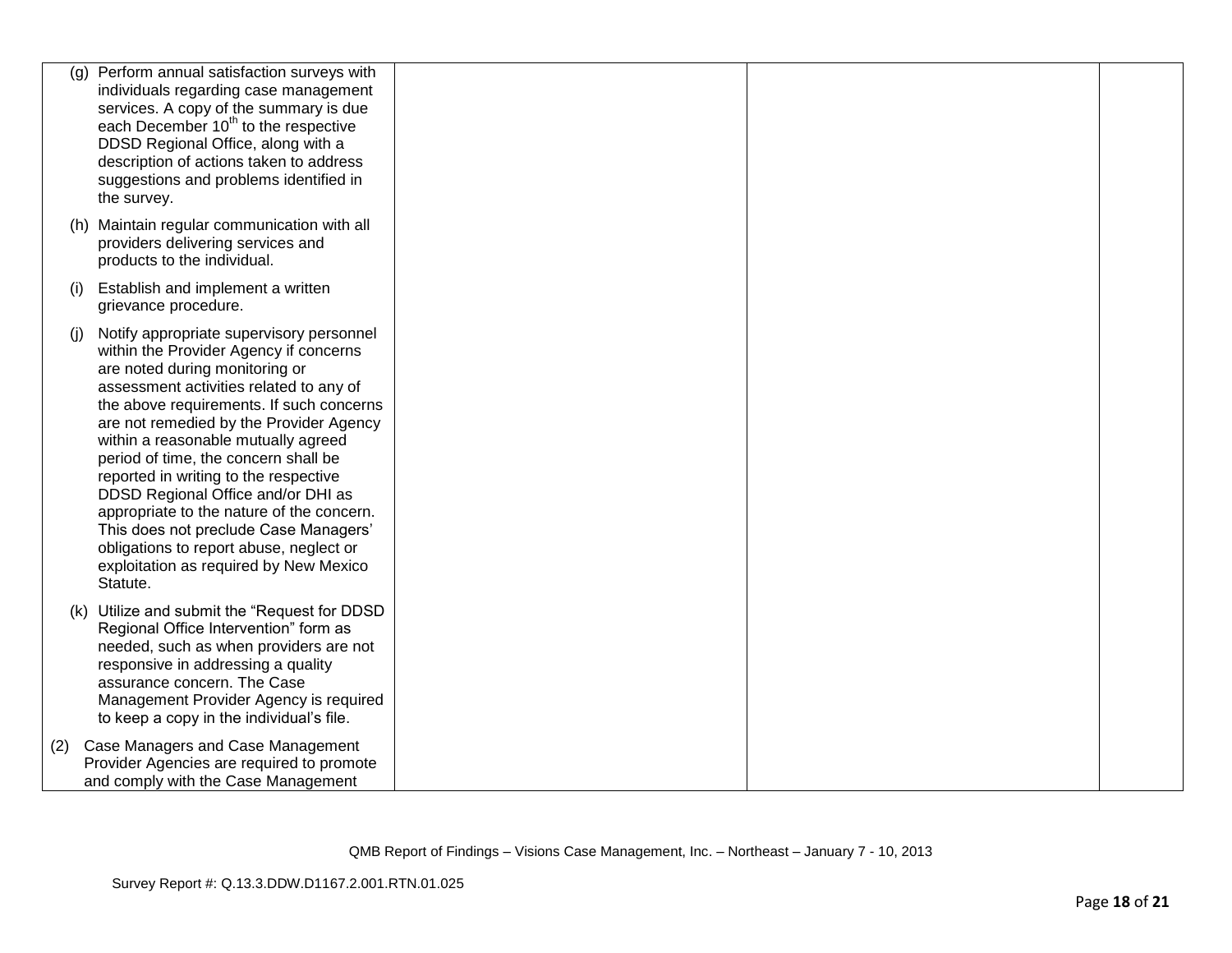| Code of Ethics:                                                                                                                                                                                                                                                                                                                     |  |  |
|-------------------------------------------------------------------------------------------------------------------------------------------------------------------------------------------------------------------------------------------------------------------------------------------------------------------------------------|--|--|
| (a) Case Managers shall provide the<br>individual/guardian with a copy of the<br>Code of Ethics when Addendum A is<br>signed.                                                                                                                                                                                                       |  |  |
| (b) Complaints against a Case Manager for<br>violation of the Code of Ethics brought to<br>the attention of DDSD will be sent to the<br>Case Manager's supervisor who is<br>required to respond within 10 working<br>days to DDSD with detailed actions<br>taken. DDSD reserves the right to<br>forward such complaints to the IRC. |  |  |
|                                                                                                                                                                                                                                                                                                                                     |  |  |
|                                                                                                                                                                                                                                                                                                                                     |  |  |
|                                                                                                                                                                                                                                                                                                                                     |  |  |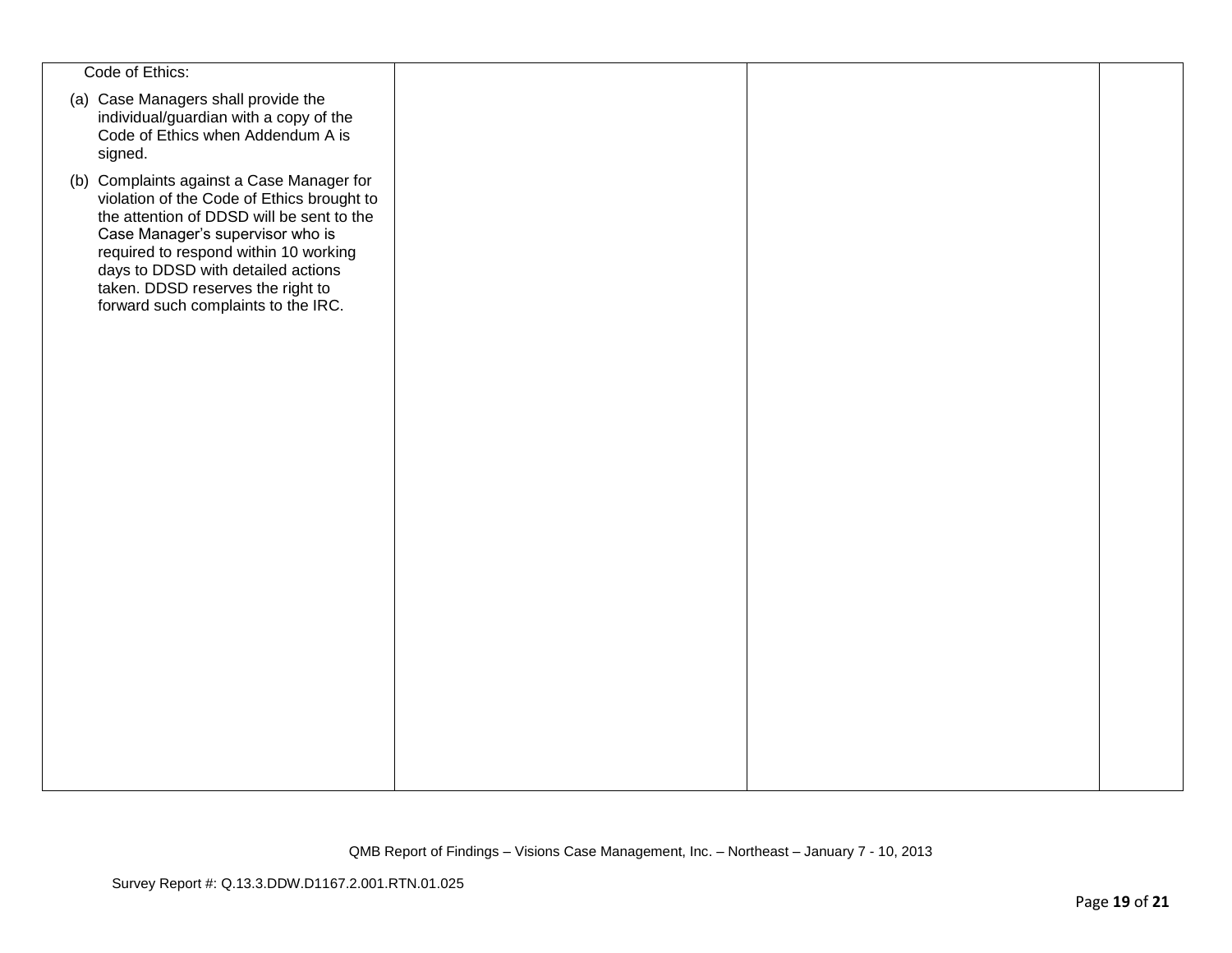| <b>Standard of Care</b>                                                                                                                                                                                                                                                                                                                                                                                                                                                                                                                       | <b>Deficiencies</b> | <b>Agency Plan of Correction, On-going</b><br><b>QA/QI &amp; Responsible Party</b>                                                            | <b>Date</b><br><b>Due</b> |  |
|-----------------------------------------------------------------------------------------------------------------------------------------------------------------------------------------------------------------------------------------------------------------------------------------------------------------------------------------------------------------------------------------------------------------------------------------------------------------------------------------------------------------------------------------------|---------------------|-----------------------------------------------------------------------------------------------------------------------------------------------|---------------------------|--|
| CMS Assurance – Financial Accountability – State financial oversight exists to assure that claims are coded and paid for in                                                                                                                                                                                                                                                                                                                                                                                                                   |                     |                                                                                                                                               |                           |  |
| accordance with the reimbursement methodology specified in the approved waiver.                                                                                                                                                                                                                                                                                                                                                                                                                                                               |                     |                                                                                                                                               |                           |  |
| TAG #1A12 All Services Reimbursement (No Deficiencies)                                                                                                                                                                                                                                                                                                                                                                                                                                                                                        |                     |                                                                                                                                               |                           |  |
| Developmental Disabilities (DD) Waiver Service Standards effective 4/1/2007 Chapter 1. III. PROVIDER AGENCY DOCUMENTATION OF<br><b>SERVICE DELIVERY AND LOCATION</b>                                                                                                                                                                                                                                                                                                                                                                          |                     |                                                                                                                                               |                           |  |
| <b>B. Billable Units:</b> The documentation of the billable time spent with an individual shall be kept on the written or electronic record that is prepared<br>prior to a request for reimbursement from the HSD. For each unit billed, the record shall contain the following:<br>(1) Date, start and end time of each service encounter or other billable service interval;<br>(2) A description of what occurred during the encounter or service interval; and<br>(3) The signature or authenticated name of staff providing the service. |                     |                                                                                                                                               |                           |  |
| activities for the months of September, October, and November 2012.                                                                                                                                                                                                                                                                                                                                                                                                                                                                           |                     | Billing for Visions Case Management, Inc services was reviewed for 22 of 22 individuals. Progress notes and billing records supported billing |                           |  |